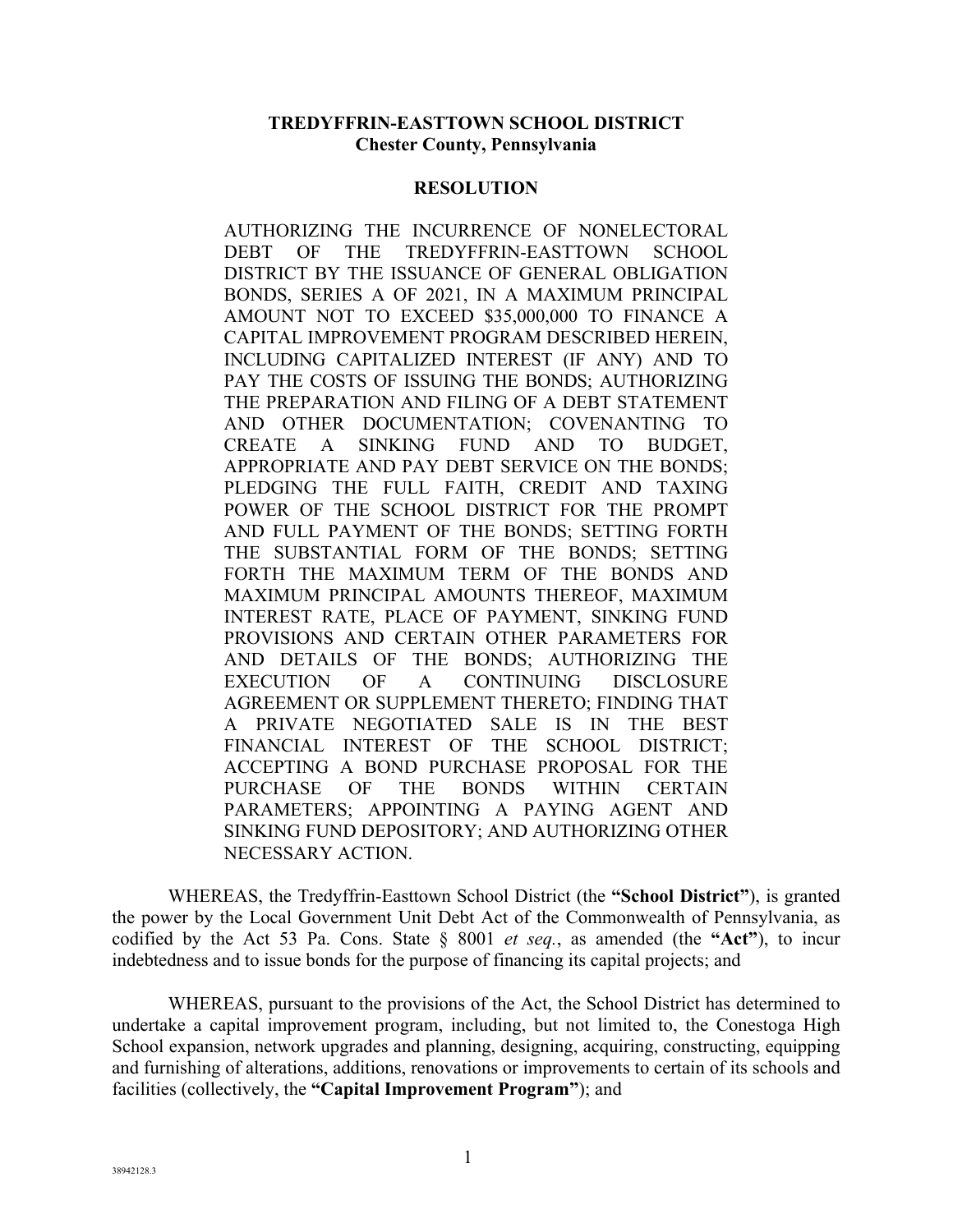WHEREAS, the School District proposes to issue its General Obligation Bonds, Series A of 2021, in a maximum principal amount not to exceed \$35,000,000 (the **"Bonds"**), for the purpose of financing the above-described Capital Improvement Program, the funding of capitalized interest (if any) on the Bonds and paying the expenses of issuing, and possibly insuring, the Bonds (the "**Project"**); and

 WHEREAS, the School District has retained PFM Financial Advisors LLC, as financial advisor (the "**Financial Advisor**") in connection with the authorization and issuance of the Bonds pursuant to this Resolution; and

WHEREAS, the School District, in consultation with its Financial Advisor, has determined that it is in the best financial interest of the School District to sell the Bonds at a private negotiated sale, and has received a proposal (the **" "Bond Purchase Proposal"**) for the purchase of the Bonds within the parameters set forth herein from Boenning & Scattergood, Inc., of West Conshohocken, Pennsylvania (the **"Underwriter"** or **"Purchaser"**) which it desires to accept; and

 WHEREAS, the School District, through the adoption of this Resolution, is incurring debt under the Act in a maximum aggregate principal amount not to exceed \$35,000,000, with the intent of financing the Project through the issuance of the Bonds; provided, however, that the School District reserves the right not to issue the Bonds or to issue the Bonds in an amount less than the maximum principal amount, if deemed financially advantageous to the School District; and

 WHEREAS, the School District desires to authorize necessary action in connection with the authorization and issuance of the Bonds including the purchase of a municipal insurance policy to provide credit enhancement for all or a portion of the Bonds (the **"Insurance Policy"**) if deemed financially advantageous at the time of issuance of the Bonds.

 NOW, THEREFORE, BE IT RESOLVED by the Board of School Directors (the **"Board"**) of the Tredyffrin-Easttown School District and IT IS HEREBY RESOLVED, as follows:

1. Authorization of Capital Improvement Program and Incurrence of Indebtedness; Estimated Average Useful Life and Estimated Total Cost of the Capital Improvement Program. The School District hereby authorizes the undertaking of the Capital Improvement Program, as described in the recitals hereto, and the incurrence of indebtedness pursuant to the Act by the issuance of the Bonds in a maximum aggregate principal amount not to exceed \$35,000,000 for the purpose of providing funds for and toward the costs of the Capital Improvement Program, capitalized interest, if any, and the expenses of issuing and possible insuring (if deemed financially advantageous) the Bonds.

 The estimated useful life of the projects comprising the Capital Improvement Program is in excess of twenty-five (25) years. The School District has obtained realistic estimates of the costs of the projects included in the Capital Improvement Program, determined through bid prices or estimates from persons qualified by experience to provide such estimates, and the total of such costs, plus the estimated costs of issuing, and possibly insuring, the Bonds, amounts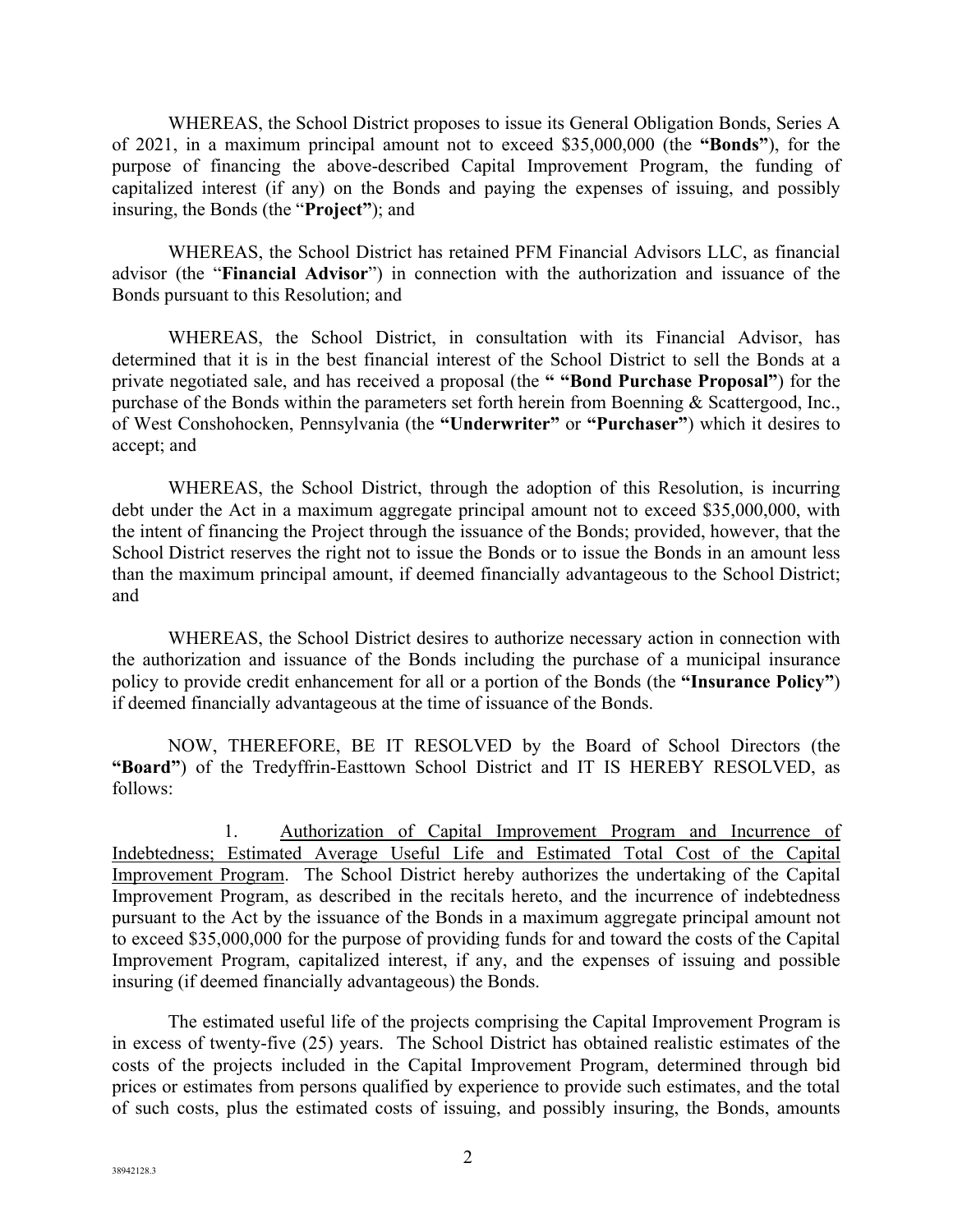expected to be used for capitalized interest (if any), and reasonable allowances for contingencies, is not less than the principal amount of General Obligation Bonds to be issued. The estimated completion date of the Capital Improvement Program is June 30, 2023.

 The School District hereby reserves the right to abandon any one or more of the projects comprising the Capital Improvement Program and to undertake the projects comprising the Capital Improvement Program in such order and at such time or times as it shall determine, to issue the Bonds for such projects in such amounts and at such times as it shall determine, not exceeding the maximum limits set forth herein, and to allocate proceeds of the Bonds and other available monies to the final costs of such projects in such amounts and order of priority as it shall determine. The School District hereby further reserves the right to modify the scope of the Capital Improvement Program by deleting, adding or modifying components thereof.

 It is hereby determined and stated that the Bonds, if and when issued, shall be scheduled to mature in accordance with the limitations set forth in Section 8142 of the Act taking into account the estimated average useful life of the projects comprising the Capital Improvement Program. A principal amount of Bonds equal to the separate costs of the projects having a shorter useful life than the period during which the Bonds will be outstanding shall be scheduled to mature prior to the end of such useful life and the balance prior to the end of the longest useful life.

2. Authorization of Issuance of Bonds. The School District hereby authorizes the issuance pursuant to the Act and this Resolution, of its General Obligation Bonds, Series A of 2021 in a maximum aggregate principal amount not to exceed \$35,000,000, to provide funds for and toward the costs of the Capital Improvement Program, capitalized interest, if any, and the expenses of issuing, and possibly insuring, the Bonds, all as authorized in Section 1 hereof.

 The Bonds are to be sold and delivered as hereinafter provided. If the Board decides not to proceed or to proceed with a smaller version of the Project, the School District reserves the right not to issue the Bonds, or to issue the Bonds in an amount less than the maximum principal amount authorized hereunder, and to cancel any unused authorization hereunder in accordance with Section 8202 of the Act. If the Board decides not to proceed or to proceed with a smaller version of the Project, the School District will file a certification of non-completion or partial non-completion of sale, as applicable, in accordance with Section 8202 of the Act.

3. Establishment of Parameters for Bonds. The School District hereby establishes that the Bonds authorized hereunder shall be subject to the following parameters: (a) the Bonds in an aggregate principal amount shall not exceed THIRTY-FIVE MILLION DOLLARS (\$35,000,000); (b) the Bonds shall not mature later than February 15, 2045; (c) the purchase price for the Bonds (the principal amount of the Bonds, less underwriter's discount, less original issue discount, plus original issue premium) shall not be less than 90% nor more than 135% of the principal amount of the Bonds to be issued; (d) the Underwriter's discount shall not exceed 0.600% of the aggregate principal amount of the Bonds; (e) the maximum principal amounts of each maturity or mandatory sinking fund redemption on the Bonds shall not exceed those stated on **Exhibit "A"** attached hereto and made a part hereof; and (f) the interest rates on the Bonds for all principal maturities shall not exceed five and one-half percent (5.50%)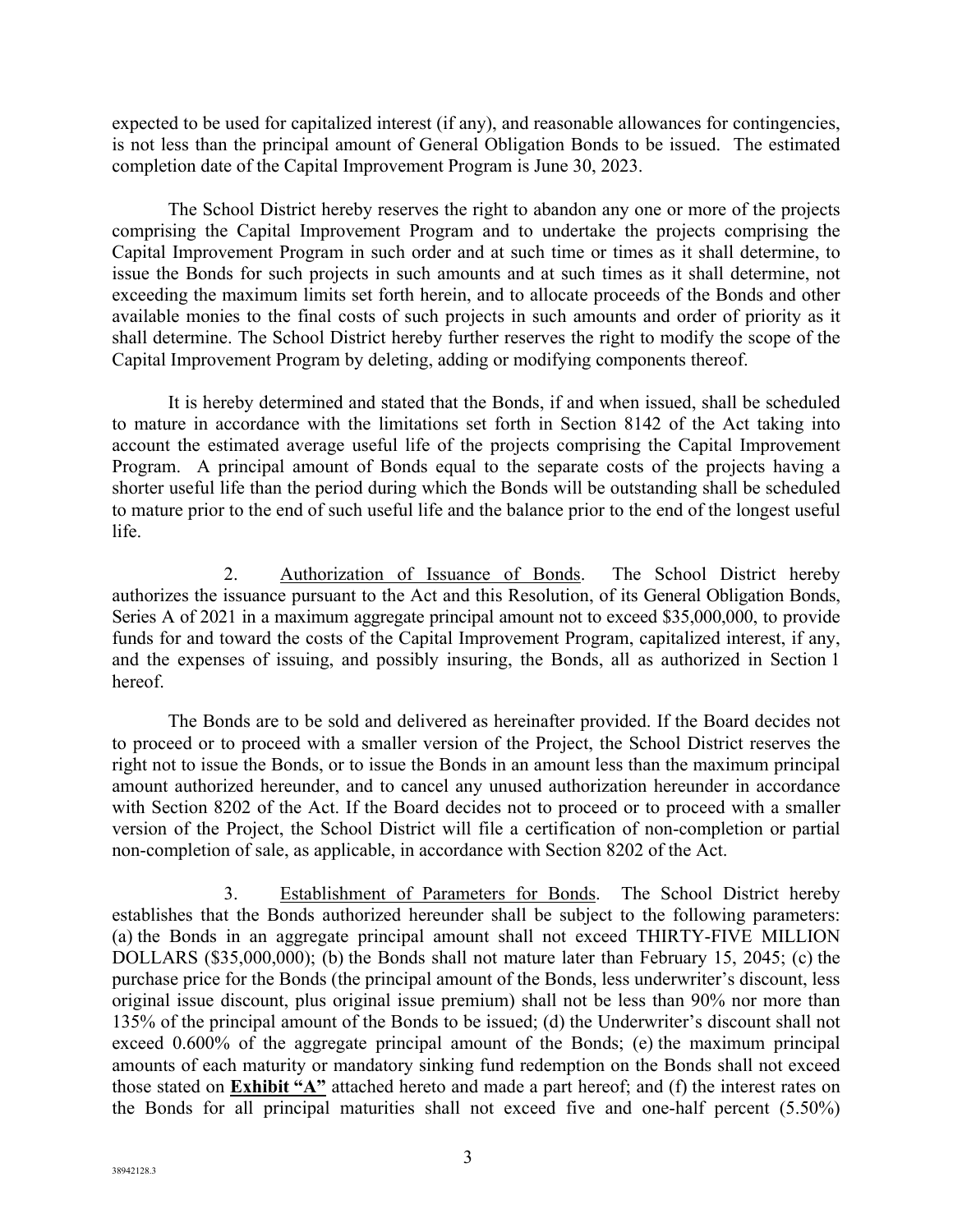per annum (the "Maximum Rate"); (g) the Bonds may have any number of interest rates and yields, provided, however, that no such interest rate shall exceed the Maximum Rate and further provided that, in accordance with Section 8144 of the Act, no yield for any stated maturity date in the last two-thirds of the period of the Bonds shall be less than that stated for the immediately preceding year which falls within the last two-thirds period; and (h) the Bonds shall be subject to redemption prior to maturity (as more fully described in Section 11 hereof) but in no event later than the first interest payment date following the tenth (10th) anniversary of the Bond Issuance Date (as defined below).

The School District hereby acknowledges receipt of a Bond Purchase Proposal from the Purchaser pursuant to which the School District agrees to sell its Bonds to the Purchaser subject to the Purchaser satisfying the conditions and parameters set forth therein. A copy of the Bond Purchase Proposal shall be delivered to the Secretary of the School District and shall be affixed to and shall become part of this Resolution.

If and when the School District desires to proceed to issue the Bonds and market conditions permit the Underwriter to sell the Bonds and meet the conditions and other parameters set forth herein and in the Bond Purchase Proposal, the Underwriter shall present an Addendum to the Bond Purchase Proposal (**"Addendum"**) to the School District setting forth the actual terms of the Bonds. Upon a determination by the Underwriter, Saul Ewing Arnstein & Lehr LLP, acting as Bond Counsel, and the Business Manager of the School District that (i) the Addendum presented by the Underwriter meets the parameters and conditions set forth herein and in the Bond Purchase Proposal, including, without limitation, the maximum principal amount, the interest rates, the annual maturity or sinking fund redemption amounts, the purchase price, the underwriter's discount and any other appropriate terms and conditions applicable to the Bonds; and (ii) the final terms of the Bonds set forth in the Addendum are acceptable to and approved by the School District, the President or Vice President of the Board is hereby authorized and directed to execute the Addendum, such signature being deemed as conclusive evidence of the School District's acceptance of such Addendum. The date of the Addendum shall be the "sale date" for purposes of IRS Regulation Section  $1.150-1A(c)(6)$ .

4. Nonelectoral Debt. The indebtedness authorized by this Resolution is nonelectoral debt. It is hereby declared that the debt incurred hereby, together with any other indebtedness of the School District, is not in excess of any limitation imposed by the Act upon the incurrence of debt by the School District.

5. Execution of Debt Statement, Bonds and Other Documents. The President or Vice President of the Board and the Secretary or Treasurer of the School District (or any Assistant Secretary or Assistant Treasurer or acting Secretary or Treasurer appointed for such purpose) or any duly appointed successors, as the case may be, (each, an **"Authorized Officer"**) are hereby authorized and directed to prepare and certify and to file the Debt Statement required by Section 8110 of the Act, to execute and deliver the Bonds in the name and on behalf of the School District to the Purchaser and to prepare and certify all filings required pursuant to Section 8111 of the Act, pertaining to submission to the Pennsylvania Department of Community and Economic Development (the **"Department"**) of the transcript of the proceedings, which shall include certified copies of the Resolution, proofs of proper publication, the accepted Bond Purchase Proposal for the purchase of the Bonds and such other documents as may be necessary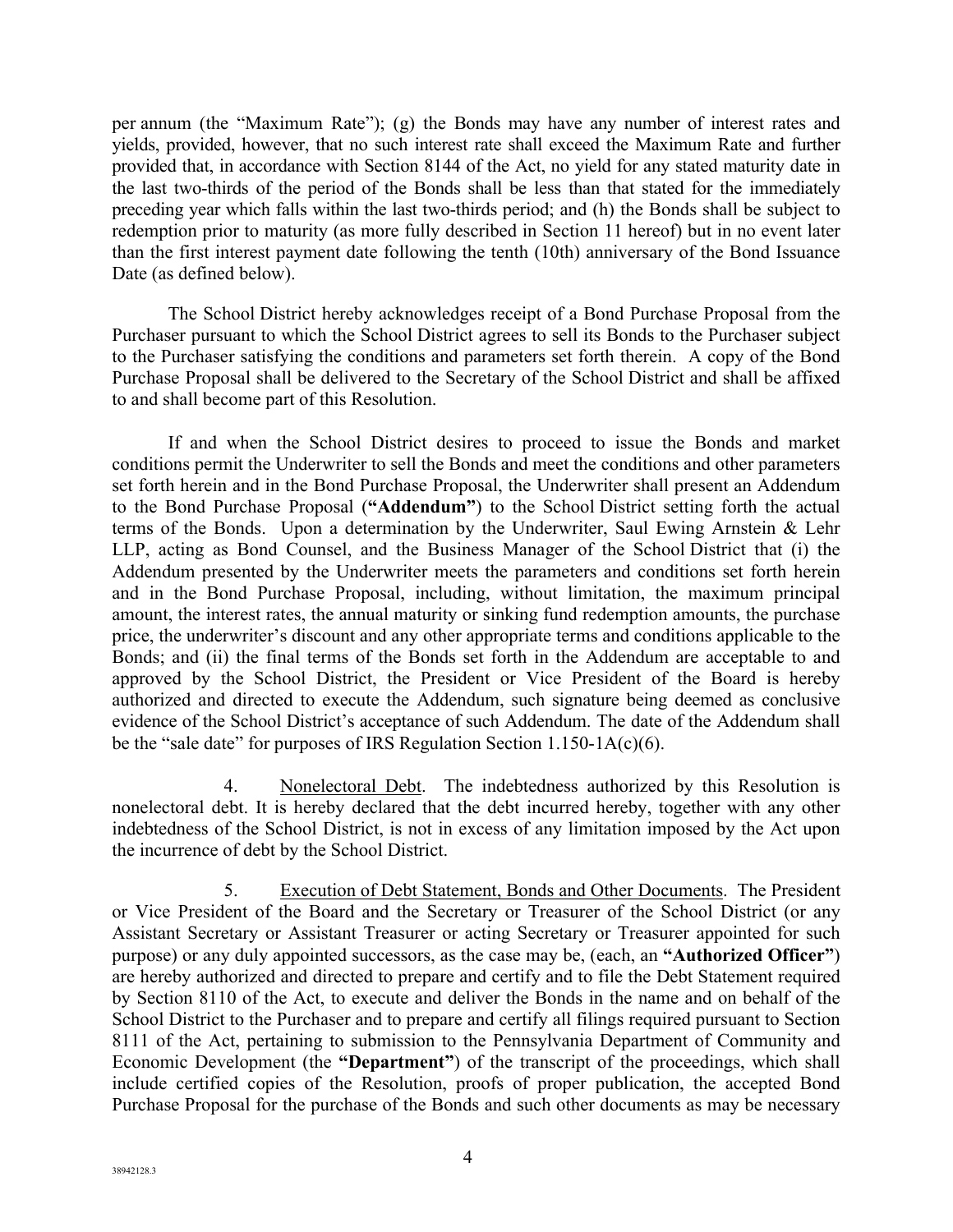in connection with the same and to take all such further action and to execute and deliver such other documents as may be necessary or appropriate to comply with all requirements of the Act or to carry out the intent and purposes of this Resolution.

6. Authorization to Proceed to Obtain a Rating on the Bonds. The School District hereby authorizes the Underwriter and the Authorized Officers of the School District to take any and all action necessary to proceed to secure a rating on the Bonds.

7. Type of Bonds. The Bonds when issued will be general obligation bonds.

8. Covenant to Pay Debt Service - Pledge of Taxing Power. The School District hereby covenants with the registered owners of the Bonds that, to the fullest extent authorized under law: (a) that the School District will include in its budget for each fiscal year during the life of the Bonds the amount of the debt service on the Bonds which will be payable in each such fiscal year so long as the Bonds shall remain outstanding; (b) that the School District shall appropriate from its general revenues such amounts to the payment of such debt service; and (c) that the School District shall duly and punctually pay or cause to be paid from the sinking fund hereinafter created, or any other of its revenues or funds, the principal and interest due upon the Bonds, to the extent of its obligation, on the dates, at the places and in the manner stated in the Bonds, according to the true intent and meaning thereof. For such budgeting, appropriation and payment the School District hereby pledges its full faith, credit and taxing power. This covenant shall be specifically enforceable.

9. Form of Bond. The Bonds shall be substantially in the form set forth in **Exhibit "B"** hereof, with appropriate omissions, insertions and variations.

10. Terms and Form of Bonds. The Bonds when issued shall be general obligation bonds and shall be in the denomination of five thousand dollars (\$5,000), or in any integral multiple thereof within the limitations provided herein. The Bonds shall be issued in fully registered form utilizing the book-entry system of DTC (defined below) if the School District elects to use such system. The Bonds shall be issued in a maximum aggregate principal amount not to exceed \$35,000,000. The Bonds shall be dated as determined in accordance with the final terms of the Bonds (the **"Bond Issuance Date"**), shall bear interest from the Bond Issuance Date at the rates per annum in accordance with and within the parameters established pursuant hereto, all as set forth herein and in the Bond Purchase Proposal and Addendum thereto, and shall mature on those dates contained therein, but in no event later than February 15, 2045. The Bonds shall be payable at the place and in the manner and shall be substantially in the form attached hereto as **Exhibit "B"** and made a part hereof, with appropriate omissions, insertions and variations.

 The Bonds shall be amortized so that the debt service on all outstanding debt of the School District following the issuance of the Bonds (at the maximum interest rate of 5.50%) will be brought more nearly into an over-all level annual debt service plan as shown on the total debt service schedule attached hereto as **Exhibit "C"** and made a part hereof.

11. Redemption Provisions. The Bonds shall be subject to redemption prior to maturity, at the option of the School District, as a whole or from time to time in part, in any order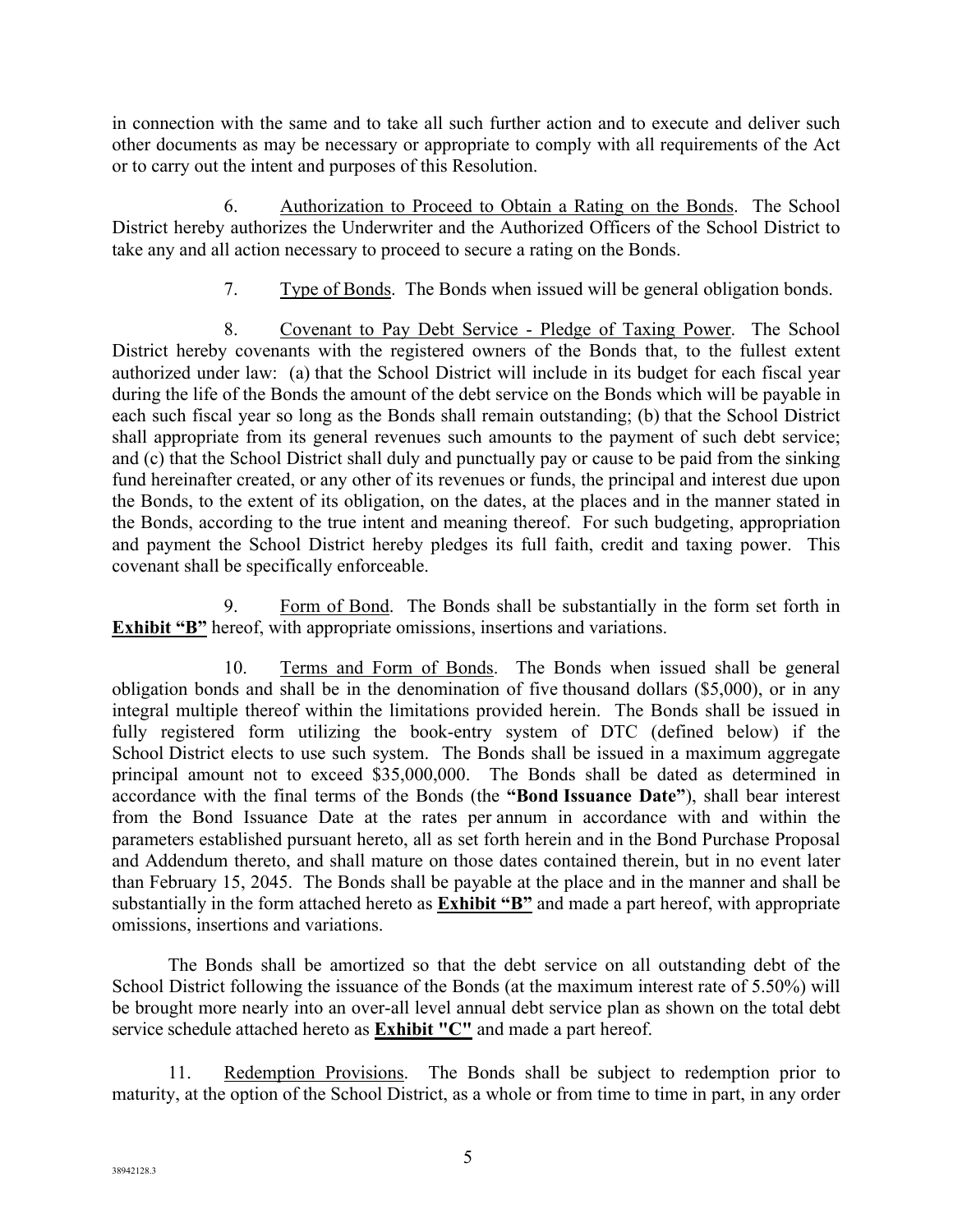of maturity or portion of a maturity as selected by the School District (and within a maturity by lot, as selected by the Paying Agent (as defined below)), thereafter, upon payment of a redemption price of 100% of principal amount plus interest accrued to the redemption date, which date shall be no later than the first interest payment date following the tenth  $(10<sup>th</sup>)$ anniversary of the dated date of the Bonds and as set forth in the Addendum to the Bond Purchase Proposal. Specific redemption provisions, including optional and mandatory redemption provisions, if any, will be set forth in the Bonds.

 The School District may, in its discretion, instruct the Paying Agent to purchase all or a portion of the Bonds subject to being drawn for redemption in any such year (at a price not to exceed the principal amount plus accrued interest) from money in the Sinking Fund (as defined below) or money tendered from the School District to the Paying Agent for such purpose.

 Notice of any redemption shall be given by first class mail, postage prepaid, mailed by the Paying Agent not less than twenty (20) days nor more than sixty (60) days prior to the redemption date to each registered owner of the Bonds to be redeemed at their addresses as they appear on the bond register maintained by the Paying Agent, or such other notice of redemption as deemed appropriate. Such notice having been mailed and funds sufficient for redemption having been deposited with the Paying Agent, the Bonds so called for redemption shall become due and payable on the date fixed for redemption and interest thereafter shall cease to accrue thereon, whether such Bonds shall be presented for payment or not.

 Such notice shall also be sent to The Depository Trust Company and the Municipal Securities Rulemaking Board's Electronic Municipal Market Access System site. Such notice shall be given in the name of the School District, shall identify the Bonds to be redeemed (and, in the case of a partial redemption of any Bonds, the respective principal amounts thereof to be redeemed), shall specify the redemption date and the redemption price, and shall state that on the redemption date the Bonds called for redemption will be payable at the corporate trust office of the Paying Agent and that from the date of redemption interest will cease to accrue. The Paying Agent shall use "CUSIP" numbers (if then generally in use) in notices of redemption as a convenience to the Bond owners, provided that any such redemption notice shall state that no representation is made as to the correctness of such numbers either as printed on the Bonds or as contained in any notice of redemption and that reliance may be placed only on the identification numbers prefixed "R-" printed on the Bonds. Failure to mail any notice of redemption, or any defect therein, or in the mailing thereof, with respect to any Bond shall not affect the validity of any proceeding for redemption of other Bonds so called for redemption.

12. Appointment of Securities Depository. The Depository Trust Company, New York, New York (**"DTC"**), shall act as securities depository for the Bonds on behalf of the firms which participate in the DTC book-entry system (**"DTC Participants"**). The ownership of one fully registered Bond for each maturity of the Bonds will be registered in the name of Cede & Co., as nominee for DTC. Each bond for each maturity will be issued in an aggregate principal amount of such maturity. The School District shall cause the Bonds to be delivered to DTC for the benefit of the purchaser on or before the date of issuance of the Bonds.

 Pursuant to the book-entry only system, any person for whom a DTC Participant acquires an interest in the Bonds (the **"Beneficial Owner"**) will not receive certificated Bonds and will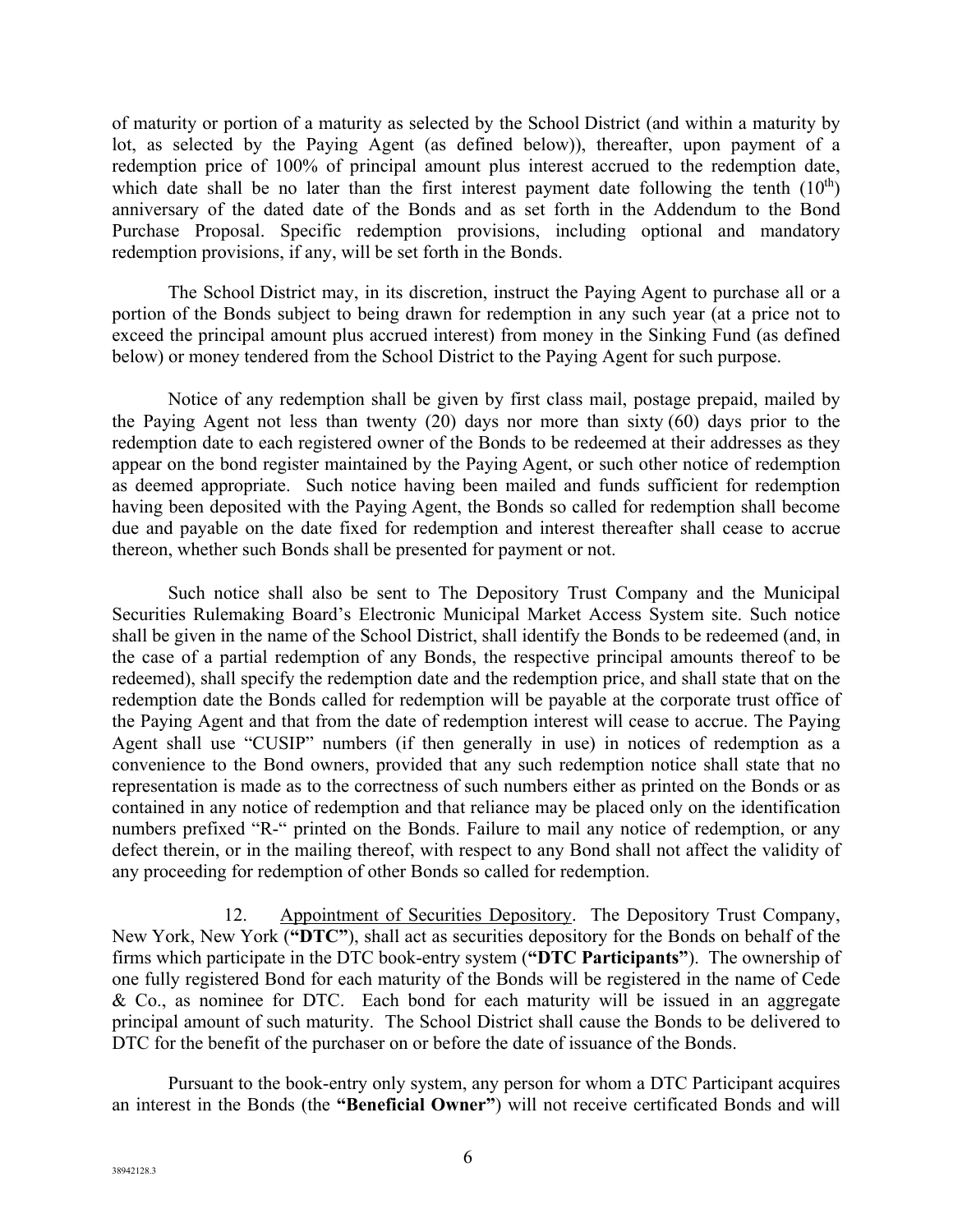not be the registered owner thereof. Ownership interest in the Bonds may be purchased by or through DTC Participants. Each DTC Participant will receive a credit balance in the records of DTC in the amount of such DTC Participant's interest in the Bonds, which will be confirmed in accordance with DTC's standard procedures. Receipt by the Beneficial Owners (through any DTC Participant) of timely payment of principal, premium, if any, and interest on the Bonds, is subject to DTC making such payment to DTC Participants and such DTC Participants making payment to Beneficial Owners. Neither the School District nor the Paying Agent will have any direct responsibility or obligation to such DTC Participants or the persons for whom they act as nominees for any failure of DTC to act or make any payment with respect to the Bonds.

 The School District is authorized to execute such documents as may be necessary or desirable in connection with DTC's services as securities depository.

 DTC may determine to discontinue providing its services with respect to the Bonds at any time by giving notice to the School District and discharging its responsibilities with respect thereto under applicable law. Under such circumstances, the School District officials then holding the offices set forth in Section 22 of this Resolution are hereby authorized to designate a successor securities depository or to deliver certificates to the Beneficial Owners of the Bonds.

13. Sale of Bonds. In compliance with Section 8161 of the Act and after due consideration, the Board hereby determines that a private sale by negotiation is in the best financial interest of the School District. The Bonds shall be sold at private sale by negotiation pursuant to the Bond Purchase Proposal approved below.

14. Acceptance of Bond Purchase Proposal for Purchase of Bonds. The Bond Purchase Proposal presented at this meeting by Boenning & Scattergood, Inc., as Underwriter, is hereby found by this Board to be in conformity with the requirements of the Act and of this Resolution for the purchase and sale of the Bonds, and is hereby accepted, and the Bonds are hereby awarded to the Underwriter subject to the parameters of Section 3 of this Resolution and the submission of a future Addendum to the Bond Purchase Proposal satisfying the parameters set forth herein. A copy of said Bond Purchase Proposal shall be attached to this Resolution and lodged with the official minutes of this meeting and is hereby incorporated herein by reference. The Authorized Officers of the Board and this School District are hereby authorized and directed to endorse the acceptance of this School District on said Bond Purchase Proposal and to deliver executed copies thereof to the Underwriter. The officers of the School District are hereby authorized to deliver the Bonds to the Purchaser upon receipt of the purchase price therefor and upon compliance with all of the conditions precedent to such delivery required by the Act, the Resolution and the Bond Purchase Proposal.

15. Creation of and Deposits in Sinking Fund. The School District covenants that there shall be and there is hereby established and that it shall hereafter maintain a sinking fund for the Bonds (the **"Sinking Fund"**) to be held by the Paying Agent (or such substitute or successor Paying Agent which shall hereafter be appointed in accordance with the provisions of the Act) in the name of the School District, but subject to withdrawal only by the Paying Agent.

 The School District covenants and agrees to deposit in the Sinking Fund no later than each interest and principal payment date for the Bonds, the debt service payable on the Bonds on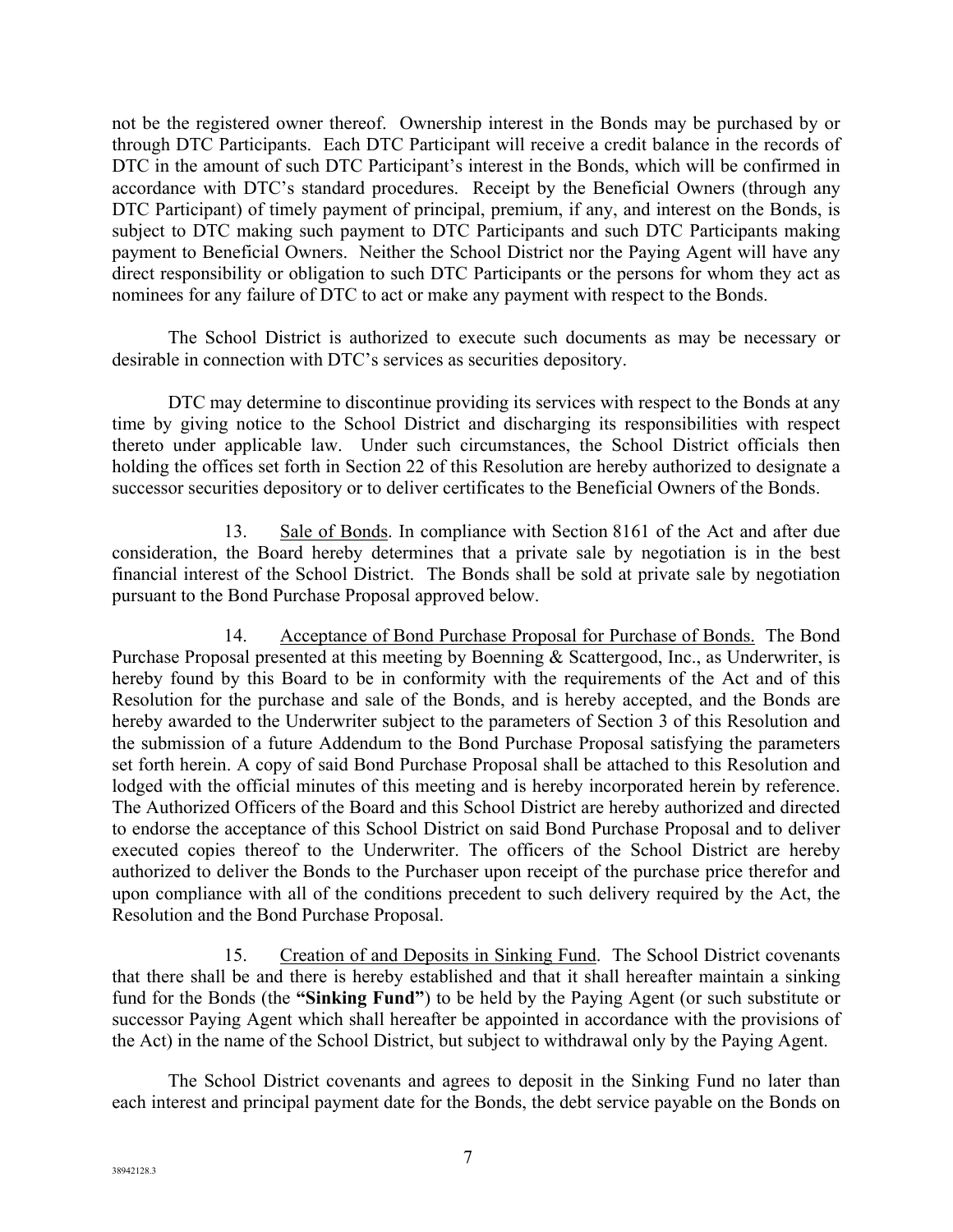such dates, as set forth in the Paying Agent Agreement. Monies in the Sinking Fund shall be subject to withdrawal by the Paying Agent only to pay the principal and interest on the Bonds as the same becomes due and payable in accordance with the terms thereof.

 The principal of and interest on the Bonds shall be payable in lawful money of the United States of America at the designated corporate trust office of the Paying Agent.

 Pending application to the purpose for which the Sinking Fund is established, the President or Vice President of the Board or the Secretary or any Assistant Secretary or Treasurer (or any Authorized Officer) of the School District is hereby authorized and directed to cause the monies therein to be invested or deposited and insured or secured as permitted and required by Section 8224 of the Act. All income received on such deposits or investments of monies in the Sinking Fund during each applicable period shall be added to the Sinking Fund and shall be credited against the deposit next required to be made in the Sinking Fund. As provided in the Act, all money deposited in the Sinking Fund and all investments and proceeds of investments thereof shall, without further action or filing, be subject to a perfected security interest for the holders of the Bonds until such money or investments shall have been properly disbursed or sold.

 The Paying Agent is hereby authorized and directed, without further action by the School District, to pay from the Sinking Fund the principal of and interest on the Bonds as the same become due and payable in accordance with the terms thereof and the School District hereby covenants that such monies, to the extent required, will be applied to such purpose.

 All monies deposited in the Sinking Fund for the payment of the Bonds which have not been claimed by the registered owners thereof after two (2) years from the date when payment is due, except where such monies are held for the payment of outstanding checks, drafts or other instruments of the Paying Agent, shall be returned to the School District. Nothing contained herein shall relieve the School District of its liability to the registered owners of the unpresented Bonds. The School District hereby covenants that such monies, to the extent required, will be applied to such purpose.

 The School District hereby authorizes and directs the Paying Agent to establish such other accounts within the Sinking Fund and such other Funds as may be required under the terms of the Bonds and the provisions of the applicable Paying Agent Agreement.

16. No Taxes Assumed. The School District shall not assume the payment of any tax or taxes in consideration of the purchase of the Bonds.

17. Appointment of Paying Agent and Sinking Fund Depository. U.S. Bank National Association, Philadelphia, Pennsylvania, is hereby appointed to serve as paying agent, bond registrar and sinking fund depositary (the **"Paying Agent"**) for the Bonds and the President and Secretary of the Board, or the Vice President or Treasurer (or any Acting Secretary or Treasurer appointed for such purpose), or any duly appointed successor, as the case may be, are directed to contract with the Paying Agent to obtain its services in the aforementioned capacities. The School District shall cause to be kept, and the Paying Agent is hereby directed to keep, at the designated corporate trust offices of the Paying Agent, books for the registration, exchange and transfer of Bonds in the manner provided herein and therein so long as the Bonds shall remain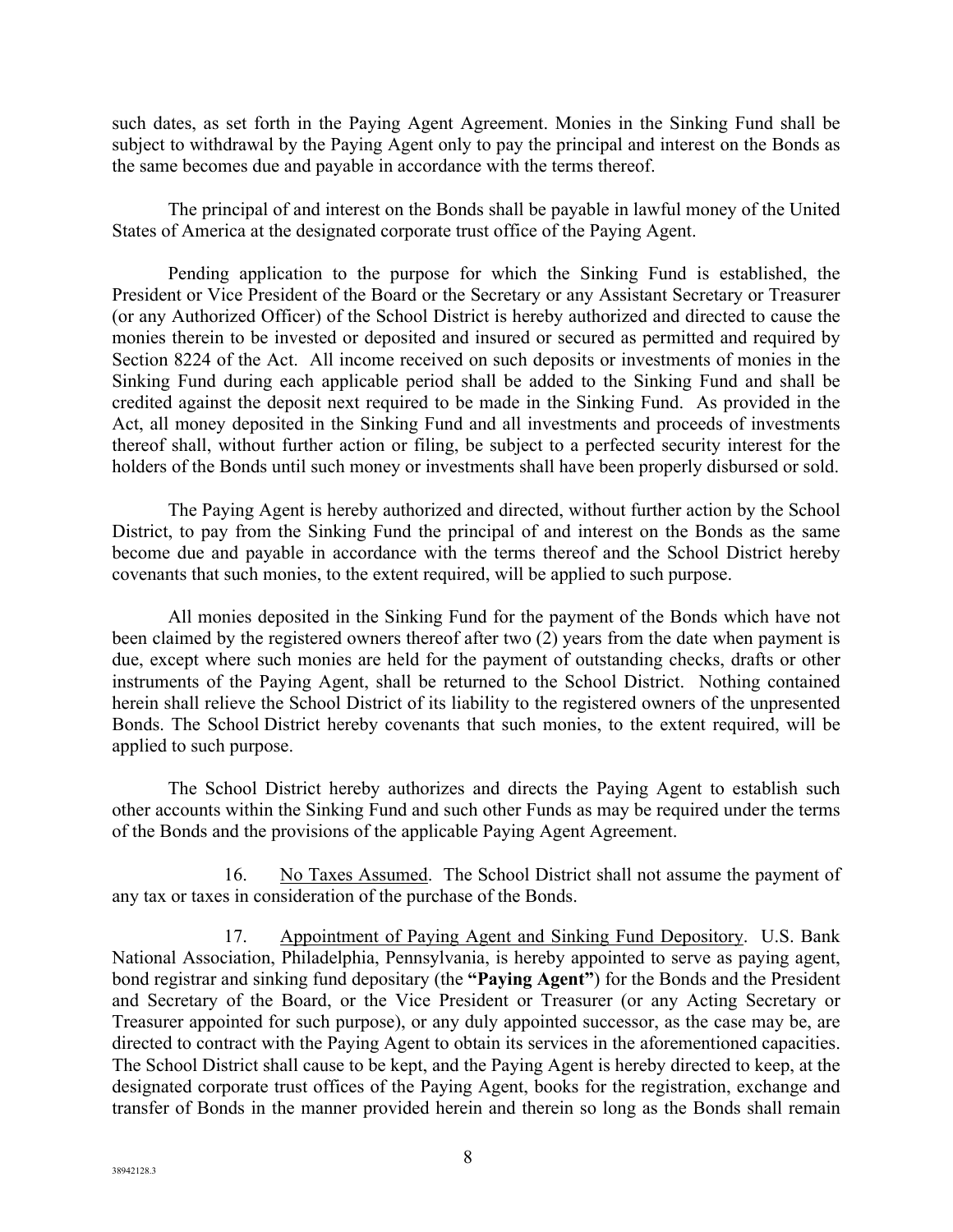outstanding. The Paying Agent is hereby directed to make such registrations, exchanges and transfers without charge to bondholders, except for actual costs, including postage, insurance and any taxes or other governmental charges required to be paid with respect to the same.

18. Federal Tax Covenants. The School District hereby covenants not to take or omit to take any action so as to cause interest on the Bonds to be no longer excluded from gross income for the purposes of federal income taxation and to otherwise comply with the requirements of Sections 103 and 141 through 150 of the Internal Revenue Code of 1986, as amended (the **"Code"**), and all applicable regulations promulgated with respect thereto throughout the term of the Bonds. The School District further covenants that it will make no investments or other use of the proceeds of the Bonds which would cause the Bonds to be "arbitrage bonds" as defined in Section 148 of the Code. The School District further covenants to comply with the rebate requirements contained in Section 148(f) of the Code and any regulations promulgated thereunder, to the extent applicable, and to pay any interest or penalty imposed by the United States for failure to comply with said rebate requirements, to the extent applicable.

 Based on its knowledge of the Capital Improvement Program, the School District reasonably expects that (a) the School District will enter into binding obligations to spend at least five percent (5%) of the Bonds being used towards the Capital Improvement Program on the Capital Improvement Program within six (6) months of the Bond Issuance Date; (b) the School District will proceed with due diligence to complete the Capital Improvement Program; and (c) at least eighty-five percent (85%) of the Bonds being used towards the Capital Improvement Program will be expended on the Capital Improvement Program within three (3) years of the Bond Issuance Date.

19. Execution, Authentication and Delivery of Bonds. As provided in Section 5, the Bonds, when issued, shall be executed by the President or the Vice President of the Board, and shall have the corporate seal of the School District affixed thereto and duly attested to by the Secretary or any Assistant Secretary or Treasurer of the School District and each such execution shall be by manual signature. The Bonds shall be authenticated by the manual signature of an authorized representative of the Paying Agent. Furthermore, the President or Vice President and Secretary (or any Assistant Secretary or Assistant Treasurer or any acting Secretary or Treasurer appointed for such purpose) are authorized and directed to deliver the Bonds, but only after the Department has certified its approval pursuant to Section 8204 of the Act, and to execute and deliver such other documents and to take such other action as may be necessary or appropriate in order to effectuate the issuance, sale and delivery of the Bonds, all in accordance with this Resolution, the Act and the Bond Purchase Proposal.

 If any officer whose signature appears on the Bonds shall cease to hold such office before the actual delivery date of the Bonds, such signature shall nevertheless be valid and sufficient for all purposes as if such person had remained in such office until the actual delivery date of the Bonds.

20. Application of Bond Proceeds. The purchase price for the Bonds (if and when issued) shall be paid to the Paying Agent on behalf of the School District. Upon receipt of the purchase price for the Bonds, the Paying Agent shall deposit the same in a settlement account.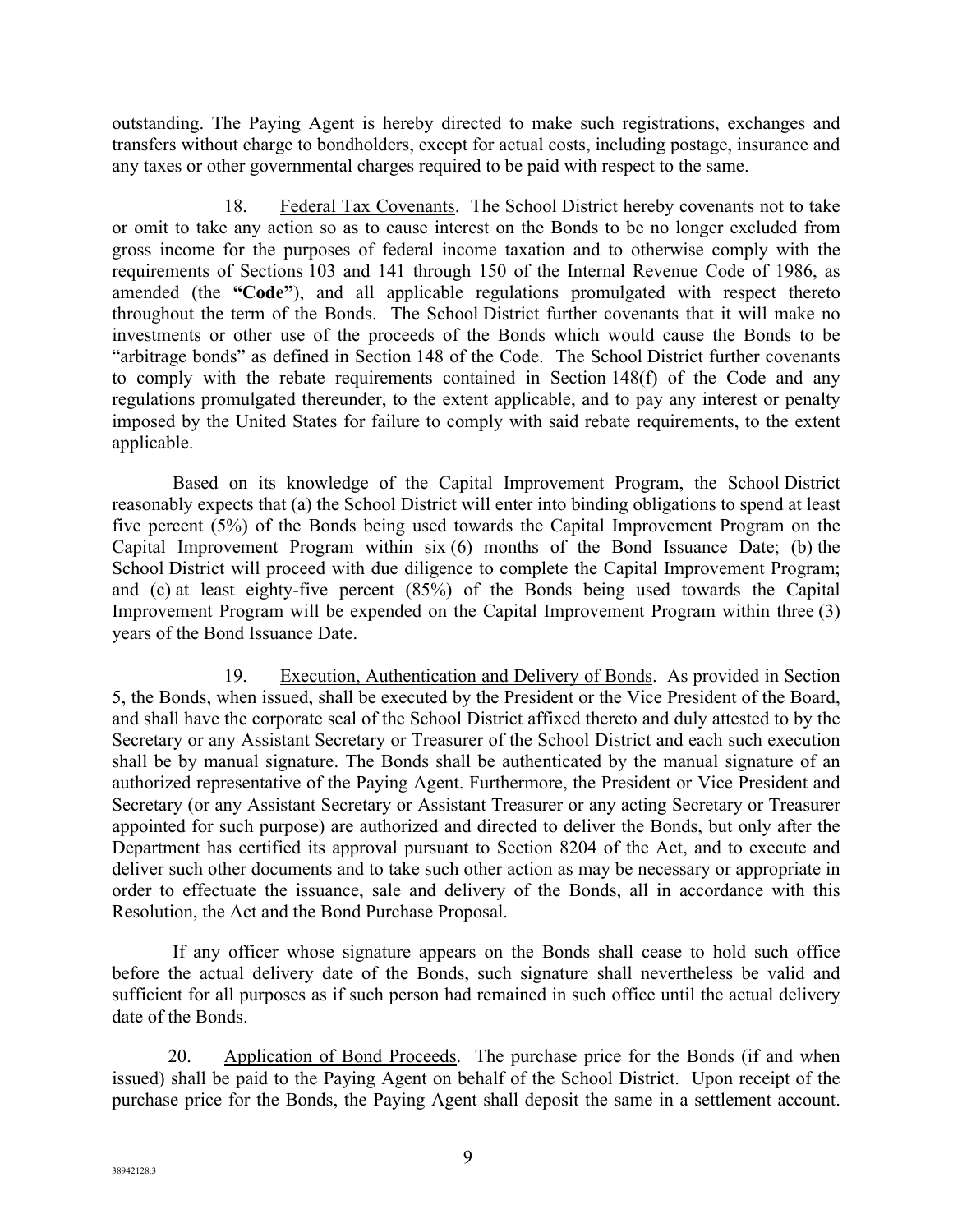From the settlement account, the Paying Agent shall: (i) pay, or establish reserves for payment of, the costs and expenses of the financing and the proper officers of the School District are authorized to direct the Paying Agent to pay the issuance costs on behalf of the School District as set forth in written directions to the Paying Agent, and (ii) deposit the balance of the proceeds in an appropriate School District account pending disbursement to pay the costs of the Capital Improvement Program as set forth in instructions from the School District to the Paying Agent. Any net proceeds of the Bonds remaining after provisions for payment of the foregoing items shall be deposited in the Sinking Fund established for such series of Bonds to be used to pay a portion of the first interest payment due on the Bonds.

The School District hereby approves the establishment of a "Series A of 2021 Bonds Construction Fund." The balance of the proceeds shall be deposited in the Series A of 2021 Bonds Construction Fund pending disbursement to pay the costs of the Capital Improvement Program. The moneys in the Series A of 2021 Bonds Construction Fund will be invested in accordance with Section 8224 of the Act.

 Any reserves in the above-described account shall be disbursed from time-to-time by the Paying Agent pursuant to further written instructions from an Authorized Officer of the School District.

21. Continuing Disclosure. The School District hereby authorizes and directs the Authorized Officers to execute and deliver a Continuing Disclosure Agreement or supplement to an existing Continuing Disclosure Agreement, in order to satisfy the requirements of Rule 15c2-12 (the **"Continuing Disclosure Agreement"**). The School District covenants and agrees that it will comply with and carry out all of the provisions of its Continuing Disclosure Agreement. Notwithstanding any other provision of this Resolution, failure of the School District to comply with the Continuing Disclosure Agreement shall not be considered an event of default hereunder; however, the Paying Agent, any Participating Underwriter (as defined in the Continuing Disclosure Agreement), or any Bondholder may take such actions as may be necessary and appropriate, including seeking specific performance by court order, to cause the School District to comply with its obligations under this Section.

22. Officers Authorized to Act. For the purpose of expediting the closing and the issuance and delivery of the Bonds, or in the event that the President of the Board or the Secretary of the School District shall be absent or otherwise unavailable for the purpose of executing documents, or for the purpose of taking any other action which they or either of them may be authorized to take pursuant to this Resolution, the Vice President of the Board or any Assistant Secretary or Treasurer of the School District (or any Acting Secretary or Treasurer appointed for such purpose), respectively, are hereby authorized and directed to execute documents, or otherwise to act on behalf of the School District in their stead.

23. Approval of Official Statement. The appropriate officer of the School District authorized by Section 3 of this Resolution to accept the final terms of the Bonds in accordance with Section 3 is hereby further authorized to approve the Preliminary Official Statement for the Bonds, in the form to be prepared by the Purchaser in connection with the public offering and sale of the Bonds, and such Preliminary Official Statement as so approved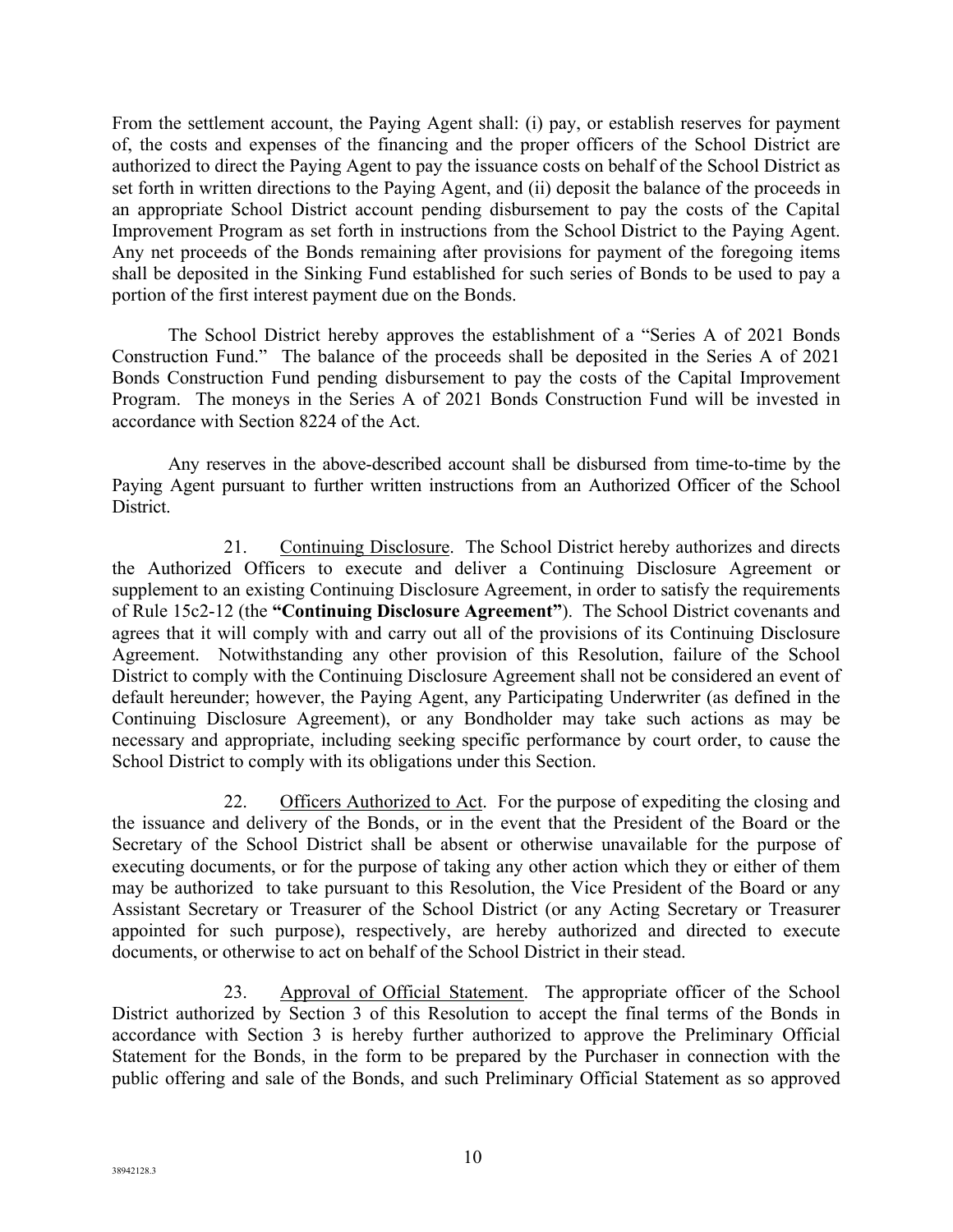shall be "deemed final" by the School District as of its date for purposes of United States Securities and Exchange Commission Rule 15c2-12.

A final Official Statement, substantially in the form of such Preliminary Official Statement and also containing the final terms of the Bonds within the parameters established hereunder as accepted by the School District, shall be prepared and delivered to the Underwriter within seven (7) business days from the date of the Addendum to the Bond Purchase Proposal, and the School District hereby approves the use thereof in connection with the public offering and sale of the Bonds.

24. Municipal Insurance Policy. If deemed financially advantageous to the School District in connection with the issuance of the Bonds, the Authorized Officers of the School District are hereby authorized to purchase a policy of insurance guaranteeing the payment of the principal of and interest on all or a portion of the Bonds, to pay the premium for such policy from the proceeds of the Bonds and to execute such documents as may be necessary to effect the issuance of such policy. If applicable, the insured Bonds issued under this Resolution may include a statement of the terms of such insurance policy and the Authentication Certificate of the Paying Agent appearing on each Bond may include a statement confirming that the original or a copy of the insurance policy is on file with the Paying Agent.

25. Further Action. The Authorized Officers of the School District are hereby authorized and directed to take all such action, execute, deliver, file and/or record all such documents, publish all notices and otherwise comply with the provisions and carry on the intent of this Resolution and the Act in the name and on behalf of the School District. The Authorized Officers of the School District are hereby specifically authorized to make all necessary submissions to the Pennsylvania Department of Education in order to obtain the maximum state reimbursement in connection with the Bonds and the Capital Improvement Program being financed.

26. Act Applicable to Bonds. This Resolution is adopted pursuant to, and the Bonds issued hereunder shall be subject to, the provisions of the Act and all the mandatory provisions thereof shall apply hereunder whether or not explicitly stated herein.

27. Contract with Bond Owners. This Resolution constitutes a contract with the registered owners of the Bonds outstanding hereunder and shall be enforceable in accordance with the provisions of the laws of the Commonwealth of Pennsylvania.

28. Severability. In case any one or more of the provisions contained in this Resolution or in any Bond issued pursuant hereto shall for any reason be held to be invalid, illegal or unenforceable in any respect, such invalidity, illegality or unenforceability shall not affect any other provision of this Resolution or of said Bonds, and this Resolution or said Bonds shall be construed and enforced as if such invalid, illegal or unenforceable provisions had never been contained therein.

29. Repealer. All resolutions and parts of resolutions heretofore adopted to the extent that the same are inconsistent herewith are hereby repealed.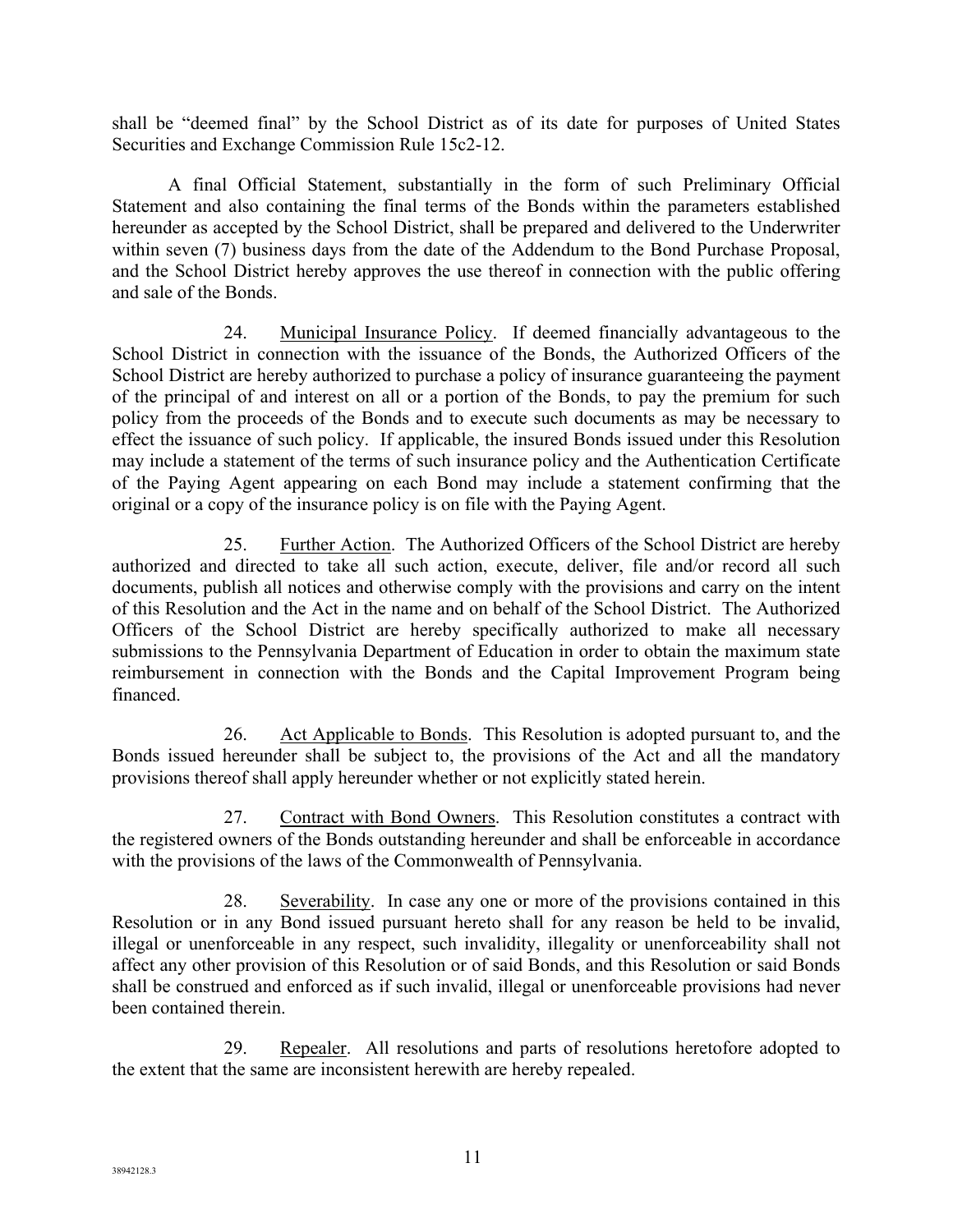30. Effective Date. This Resolution shall take effect on the earliest date permitted by the Act.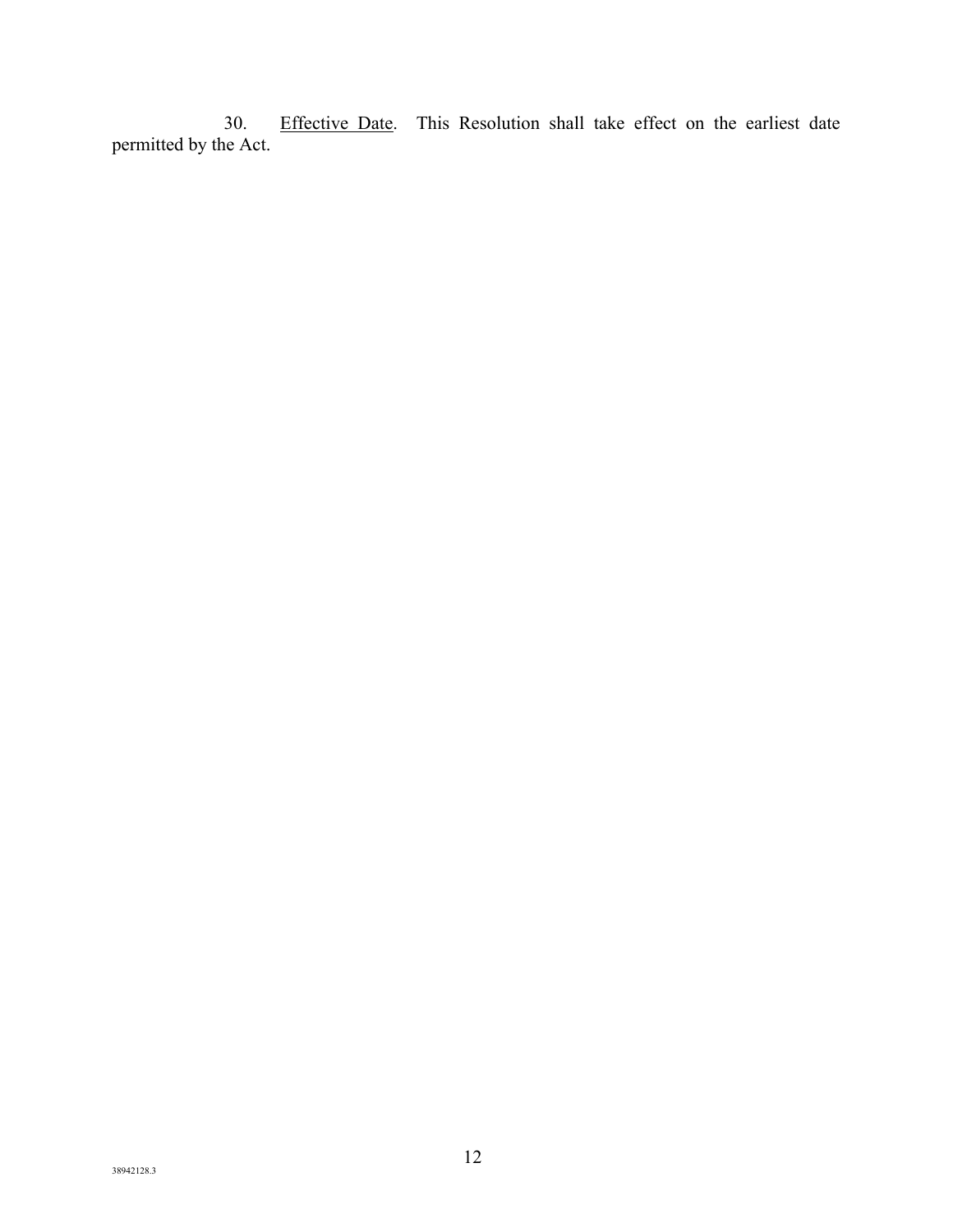#### **TREDYFFRIN-EASTTOWN SCHOOL DISTRICT (Chester County, Pennsylvania) \$35,000,000 MAXIMUM AGGREGATE PRINCIPAL AMOUNT GENERAL OBLIGATION BONDS**

## **EXHIBIT "A"**

# **MAXIMUM ANNUAL DEBT SERVICE SCHEDULE (Maximum Interest Rate)**

| TREDYFFRIN-EASTTOWN SCHOOL DISTRICT |            |       |                 |                     |                     |  |  |  |
|-------------------------------------|------------|-------|-----------------|---------------------|---------------------|--|--|--|
| Series A of 2021                    |            |       |                 |                     |                     |  |  |  |
| <b>MAXIMUM PARAMETERS</b>           |            |       |                 |                     |                     |  |  |  |
|                                     |            |       |                 |                     |                     |  |  |  |
| 1                                   | 2          | 3     | 5               | 6                   | 7                   |  |  |  |
|                                     |            |       |                 |                     |                     |  |  |  |
|                                     | Max        | Max   |                 | Semi-Annual         | <b>Fiscal Year</b>  |  |  |  |
| Date                                | Principal  | Rate  | Interest        | <b>Debt Service</b> | <b>Debt Service</b> |  |  |  |
| 2/15/2022                           | 400,000    | 5.500 | 545,416.67      | 945,416.67          | 945,416.67          |  |  |  |
| 8/15/2022                           |            |       | 951,500.00      | 951,500.00          |                     |  |  |  |
| 2/15/2023                           | 50,000     | 5.500 | 951,500.00      | 1,001,500.00        | 1,953,000.00        |  |  |  |
| 8/15/2023                           |            |       | 950,125.00      | 950,125.00          |                     |  |  |  |
| 2/15/2024                           | 50,000     | 5.500 | 950,125.00      | 1,000,125.00        | 1,950,250.00        |  |  |  |
| 8/15/2024                           |            |       | 948,750.00      | 948,750.00          |                     |  |  |  |
| 2/15/2025                           | 50,000     | 5.500 | 948,750.00      | 998,750.00          | 1,947,500.00        |  |  |  |
| 8/15/2025                           |            |       | 947,375.00      | 947,375.00          |                     |  |  |  |
| 2/15/2026                           | 290,000    | 5.500 | 947,375.00      | 1,237,375.00        | 2,184,750.00        |  |  |  |
| 8/15/2026                           |            |       | 939,400.00      | 939,400.00          |                     |  |  |  |
| 2/15/2027                           | 345,000    | 5.500 | 939,400.00      | 1,284,400.00        | 2,223,800.00        |  |  |  |
| 8/15/2027                           |            |       | 929,912.50      | 929,912.50          |                     |  |  |  |
| 2/15/2028                           | 410,000    | 5.500 | 929,912.50      | 1,339,912.50        | 2,269,825.00        |  |  |  |
| 8/15/2028                           |            |       | 918,637.50      | 918,637.50          |                     |  |  |  |
| 2/15/2029                           | 410,000    | 5.500 | 918,637.50      | 1,328,637.50        | 2,247,275.00        |  |  |  |
| 8/15/2029                           |            |       | 907,362.50      | 907,362.50          |                     |  |  |  |
| 2/15/2030                           | 415,000    | 5.500 | 907,362.50      | 1,322,362.50        | 2,229,725.00        |  |  |  |
| 8/15/2030                           |            |       | 895,950.00      | 895,950.00          |                     |  |  |  |
| 2/15/2031                           | 420,000    | 5.500 | 895,950.00      | 1,315,950.00        | 2,211,900.00        |  |  |  |
| 8/15/2031                           |            |       | 884,400.00      | 884,400.00          |                     |  |  |  |
| 2/15/2032                           | 420,000    | 5.500 | 884,400.00      | 1,304,400.00        | 2,188,800.00        |  |  |  |
| 8/15/2032                           |            |       | 872,850.00      | 872,850.00          |                     |  |  |  |
| 2/15/2033                           | 425,000    | 5.500 | 872,850.00      | 1,297,850.00        | 2,170,700.00        |  |  |  |
| 8/15/2033                           |            |       | 861,162.50      | 861,162.50          |                     |  |  |  |
| 2/15/2034                           | 425,000    | 5.500 | 861,162.50      | 1,286,162.50        | 2, 147, 325.00      |  |  |  |
| 8/15/2034                           |            |       | 849,475.00      | 849,475.00          |                     |  |  |  |
| 2/15/2035                           | 435,000    | 5.500 | 849,475.00      | 1,284,475.00        | 2,133,950.00        |  |  |  |
| 8/15/2035                           |            |       | 837,512.50      | 837,512.50          |                     |  |  |  |
| 2/15/2036                           | 435,000    | 5.500 | 837,512.50      | 1,272,512.50        | 2,110,025.00        |  |  |  |
| 8/15/2036                           |            |       | 825,550.00      | 825,550.00          |                     |  |  |  |
| 2/15/2037                           | 435,000    | 5.500 | 825,550.00      | 1,260,550.00        | 2,086,100.00        |  |  |  |
| 8/15/2037                           |            |       | 813,587.50      | 813,587.50          |                     |  |  |  |
| 2/15/2038                           | 445,000    | 5.500 | 813,587.50      | 1,258,587.50        | 2,072,175.00        |  |  |  |
| 8/15/2038                           |            |       | 801,350.00      | 801,350.00          |                     |  |  |  |
| 2/15/2039                           | 450,000    | 5.500 | 801,350.00      | 1,251,350.00        | 2,052,700.00        |  |  |  |
| 8/15/2039                           |            |       | 788,975.00      | 788,975.00          |                     |  |  |  |
| 2/15/2040                           | 460,000    | 5.500 | 788,975.00      | 1,248,975.00        | 2,037,950.00        |  |  |  |
| 8/15/2040                           |            |       |                 | 776,325.00          |                     |  |  |  |
|                                     |            |       | 776,325.00      |                     |                     |  |  |  |
| 2/15/2041                           | 5,330,000  | 5.500 | 776,325.00      | 6,106,325.00        | 6,882,650.00        |  |  |  |
| 8/15/2041                           |            |       | 629,750.00      | 629,750.00          |                     |  |  |  |
| 2/15/2042                           | 5,455,000  | 5.500 | 629,750.00      | 6,084,750.00        | 6,714,500.00        |  |  |  |
| 8/15/2042                           |            |       | 479,737.50      | 479,737.50          |                     |  |  |  |
| 2/15/2043                           | 5,600,000  | 5.500 | 479,737.50      | 6,079,737.50        | 6,559,475.00        |  |  |  |
| 8/15/2043                           |            |       | 325,737.50      | 325,737.50          |                     |  |  |  |
| 2/15/2044                           | 5,810,000  | 5.500 | 325,737.50      | 6,135,737.50        | 6,461,475.00        |  |  |  |
| 8/15/2044                           |            |       | 165,962.50      | 165,962.50          |                     |  |  |  |
| 2/15/2045                           | 6,035,000  | 5.500 | 165,962.50      | 6,200,962.50        | 6,366,925.00        |  |  |  |
|                                     |            |       |                 |                     |                     |  |  |  |
| <b>TOTALS</b>                       | 35,000,000 |       | 37, 148, 191.67 | 72,148,191.67       | 72,148,191.67       |  |  |  |
|                                     |            |       |                 |                     |                     |  |  |  |

PFM Financial Advisors LLC 9/9/2021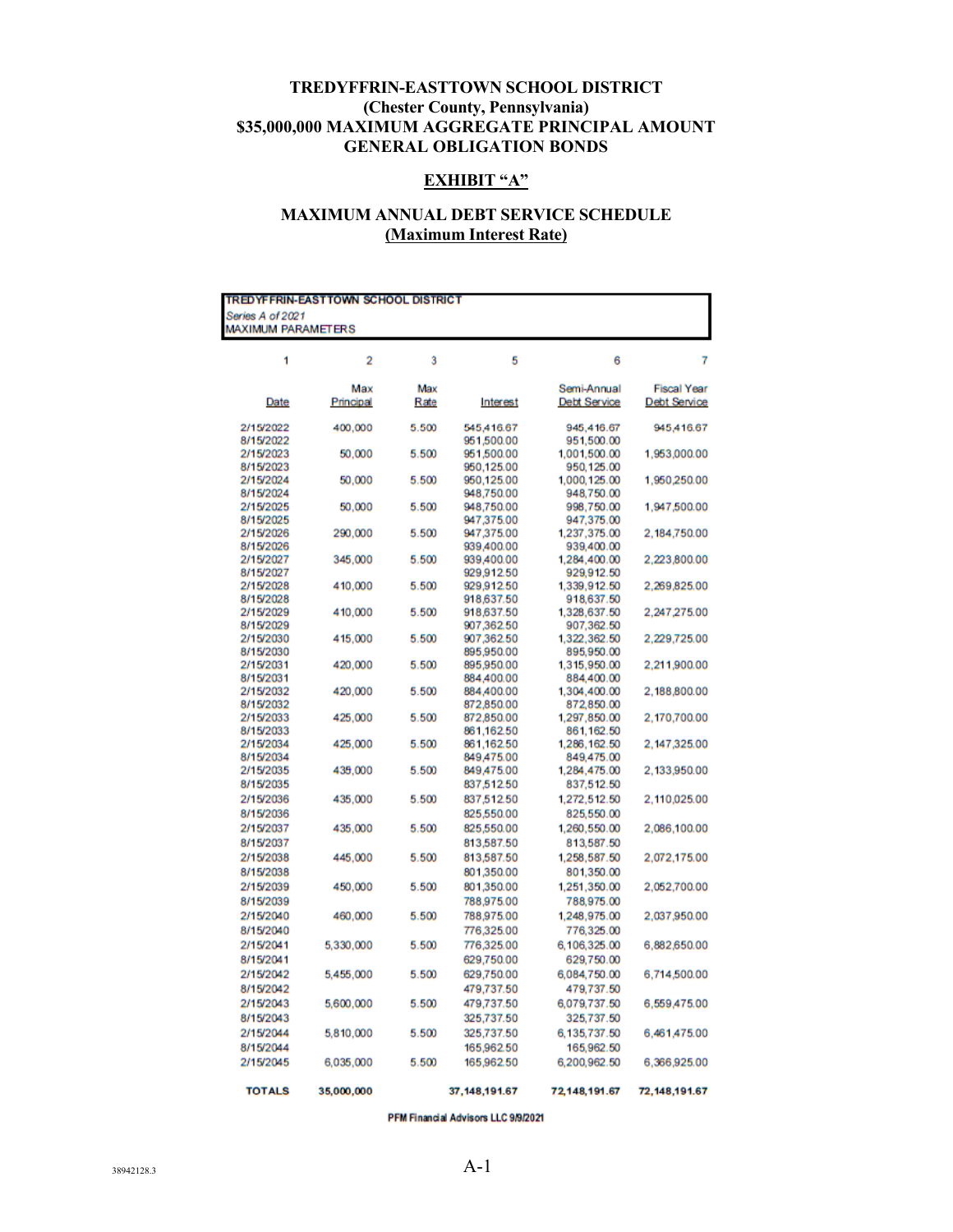### **EXHIBIT "B"**

### **FORM OF BOND**

#### **UNITED STATES OF AMERICA**

#### **COMMONWEALTH OF PENNSYLVANIA**

## **TREDYFFRIN-EASTTOWN SCHOOL DISTRICT (Chester County, Pennsylvania)**

## **GENERAL OBLIGATION BOND, SERIES A OF 2021**

| $No. R-$                     |                      |                   |              |
|------------------------------|----------------------|-------------------|--------------|
| <b>INTEREST RATE</b>         | <b>MATURITY DATE</b> | <b>DATED DATE</b> | <b>CUSIP</b> |
| $\%$                         |                      | 2021              |              |
| REGISTERED OWNER: CEDE & CO. |                      |                   |              |

PRINCIPAL SUM: DOLLARS

 Tredyffrin-Easttown School District, Chester County, Pennsylvania (the **"School District"**), for value received, hereby promises to pay to the registered owner hereof on the maturity date set forth above the principal sum set forth above, and to pay interest thereon from 2021 or the most recent Interest Payment Date to which interest has been paid or duly provided for, initially on \_\_\_\_\_\_\_\_\_\_\_, 2021 and semiannually thereafter on and of each year (each, an **"Interest Payment Date"**), at the annual rate specified above, calculated on the basis of a 360-day year of twelve 30-day months until the principal sum is paid or has been provided for. The principal of this Bond is payable upon presentation and surrender hereof at the corporate trust office of U.S. Bank National Association, in Philadelphia, Pennsylvania, (the **"Paying Agent"**). Interest on this Bond will be paid on each Interest Payment Date by check mailed to the person in whose name this Bond is registered on the registration books of the School District maintained by the Paying Agent, as bond registrar, at the address appearing thereon at the close of business on the fifteenth  $(15<sup>th</sup>)$  day (whether or not a business day) next preceding such Interest Payment Date (the **"Regular Record Date"**). Any such interest not so timely paid or duly provided for shall cease to be payable to the person who is the registered owner hereof as of the Regular Record Date, and shall be payable to the person who is the registered owner hereof at the close of business on a Special Record Date (the "**Special Record Date**") for the payment of such defaulted interest. Such Special Record Date shall be fixed by the Paying Agent whenever monies become available for payment of the defaulted interest, and notice of the Special Record Date and payment date for such interest shall be given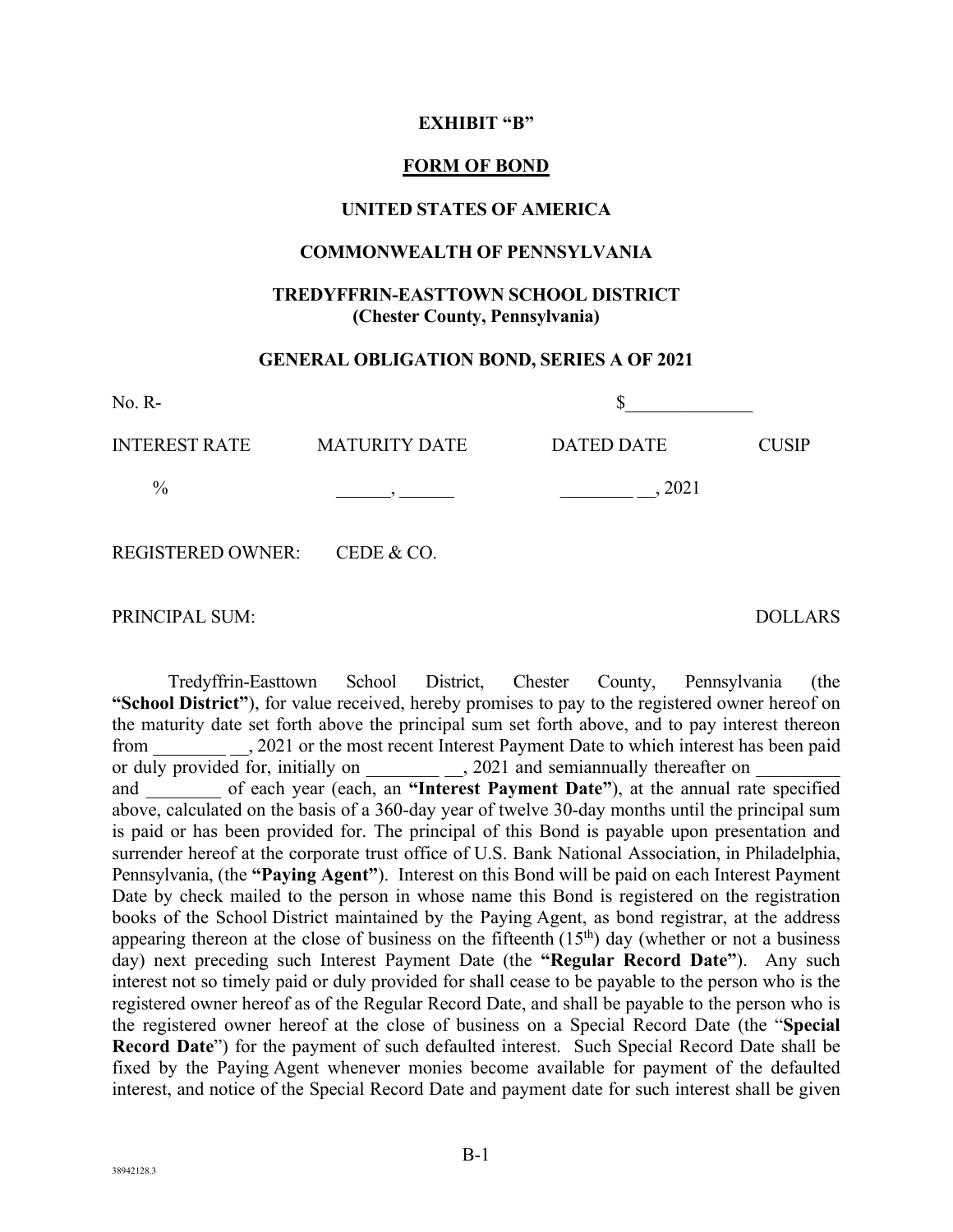by first class mail to the registered owners of the Bonds not less than fifteen (15) days prior to the Special Record Date. Such notice shall be mailed to the persons in whose names such Bonds are registered as of the close of business on the fifth (5th) day preceding the date of mailing. The principal of and interest on this Bond are payable in lawful money of the United States of America.

 Notwithstanding the foregoing, so long as this Bond is registered in the name of The Depository Trust Company or Cede & Co., payment of principal, redemption premium (if any) and interest on this Bond shall be made by wire transfer to The Depository Trust Company.

 This Bond is one of a duly authorized issue of General Obligation Bonds, Series A of 2021, of the School District in the aggregate principal amount of  $\$  (the **"Bonds"**), issued in fully registered book-entry form in the denomination of \$5,000 or any integral multiple thereof, all of like date and tenor, except as to dates of maturity, rates of interest and provisions for redemption, and all issued in accordance with the Local Government Unit Debt Act of the Commonwealth of Pennsylvania, 53 Pa. Cons. Stat. § 8001 *et seq.*, as amended (the **"Act"**), and pursuant to a resolution of the Board of School Directors of the School District duly adopted on  $\qquad \qquad$ , 2021 (the "Resolution"). The Bonds are issued for the purpose of financing various capital projects, including the payment of capitalized interest (if any), and paying the costs of issuing [and insuring] the Bonds.

 Under the laws of the Commonwealth of Pennsylvania, this Bond and the interest thereon shall at all times be free from taxation within the Commonwealth of Pennsylvania, but this exemption shall not extend to gift, estate, succession or inheritance taxes or to any other taxes not levied or assessed directly on this Bond or the interest thereon. Profits, gains or income derived from the sale, exchange, or other disposition of this Bond are subject to state and local taxation.

 [The Bonds maturing on or after \_\_\_\_\_\_\_, \_\_\_ are subject to redemption prior to maturity, at the option of the School District, as a whole or from time-to-time in part, in any order of maturity or portion of a maturity as selected by the School District on \_\_\_\_\_\_\_\_, or any date thereafter, upon payment of a redemption price of 100% of principal amount, plus interest accrued to the redemption date.]

 If less than an entire year's maturity of Bonds are to be redeemed at any particular time, such Bonds so to be called for redemption shall be chosen by lot by the Paying Agent.

 [The Bonds stated to mature on \_\_\_\_\_\_\_, \_\_\_ and \_\_\_\_\_\_\_, \_\_\_ (the **"Term Bonds"**) are subject to mandatory redemption prior to their stated maturity in order of maturity and within a maturity by lot by the School District from monies to be deposited in the Sinking Fund established under the Resolution at a redemption price of 100% of principal amount together with accrued interest to the date fixed for redemption. The School District hereby covenants that it will cause the Paying Agent to select by lot, to give notice of redemption and to redeem Term Bonds at said price from monies deposited in the Sinking Fund sufficient to effect such redemption on of the years, in the annual principal amounts and from the maturities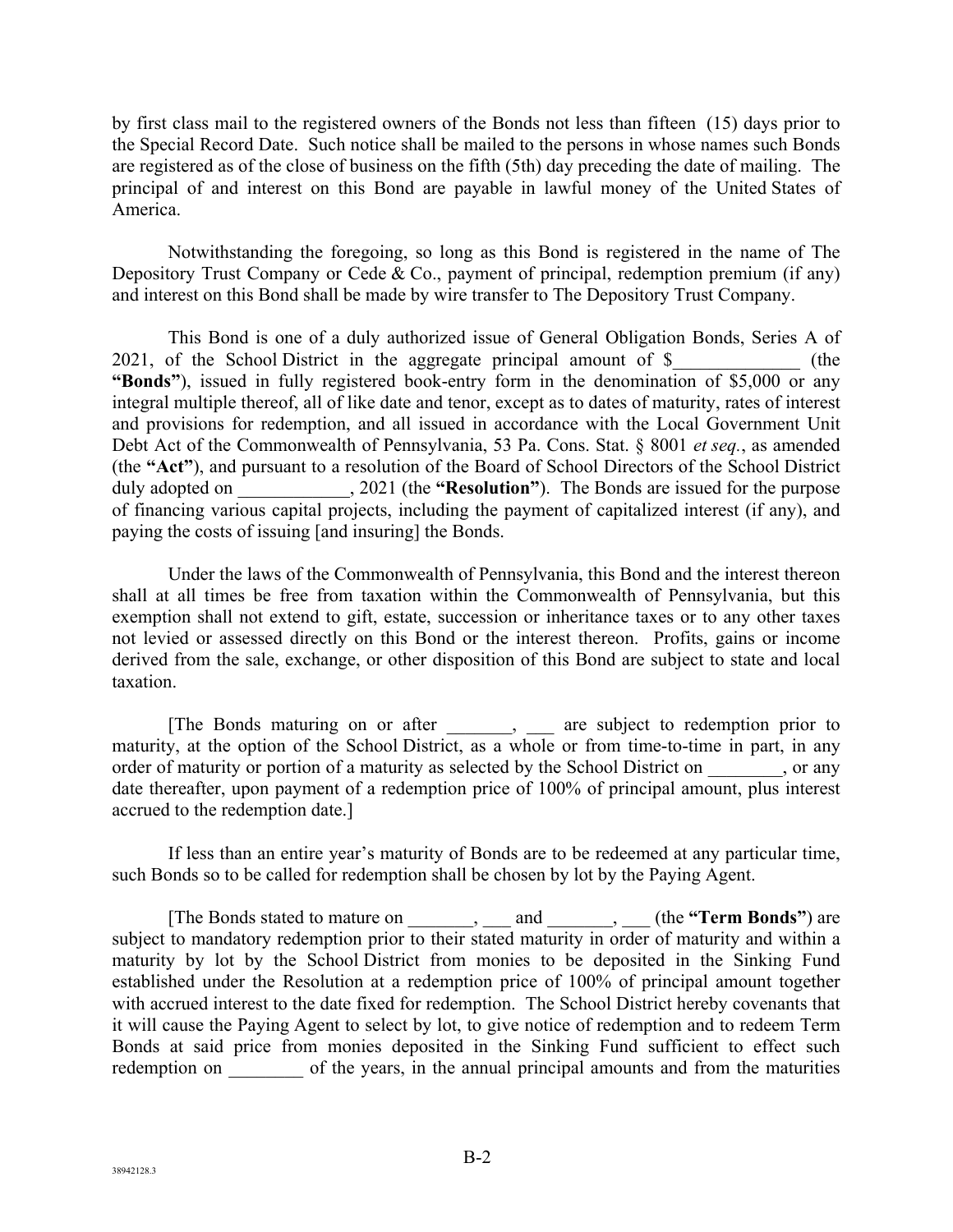set forth in the following schedule (or such lesser principal amount as shall at the time represent all Term Bonds of the maturity which shall then be outstanding):

## **Mandatory Redemption Schedule**

| <b>Redemption Date</b> | Principal Amount to be | Maturity From Which |
|------------------------|------------------------|---------------------|
|                        | Redeemed or Purchased  | to Be Selected      |

\*Stated Maturity.

 $\overline{a}$ 

 The School District may, in its discretion, instruct the Paying Agent to purchase all or a portion of the Bonds subject to being drawn for redemption in any such year (at a price not to exceed the principal amount plus accrued interest) from money in the Sinking Fund or money tendered from the School District to the Paying Agent for such purpose.]

 [For the purpose of selection of Bonds for redemption, any Bond of a denomination greater than \$5,000 shall be treated as representing such number of separate Bonds, each of the denomination of \$5,000, as is obtained by dividing the actual principal amount of such Bond by \$5,000. Any Bond which is to be redeemed only in part shall be surrendered at the corporate trust payment office of the Paying Agent, together with a duly executed instrument of transfer in form satisfactory to the Paying Agent, and the registered owner of such Bond shall receive, without service charge, a new Bond or Bonds of any authorized denomination as requested by such registered owner in aggregate principal amount equal to and in exchange for the unredeemed portion of the principal of the Bond so surrendered.]

 [On the date designated for redemption and upon deposit with the Paying Agent of funds sufficient for payment of the principal of and accrued interest on the Bonds called for redemption, interest on the Bonds or portions thereof so called for redemption shall cease to accrue and the Bonds or portions thereof so called for redemption shall cease to be entitled to any benefit or security under the Resolution, and registered owners of the Bonds so called for redemption shall have no rights with respect to the Bonds or portions thereof so called for redemption, except to receive payment of the principal of and accrued interest on the Bonds so called for redemption to the date fixed for redemption.]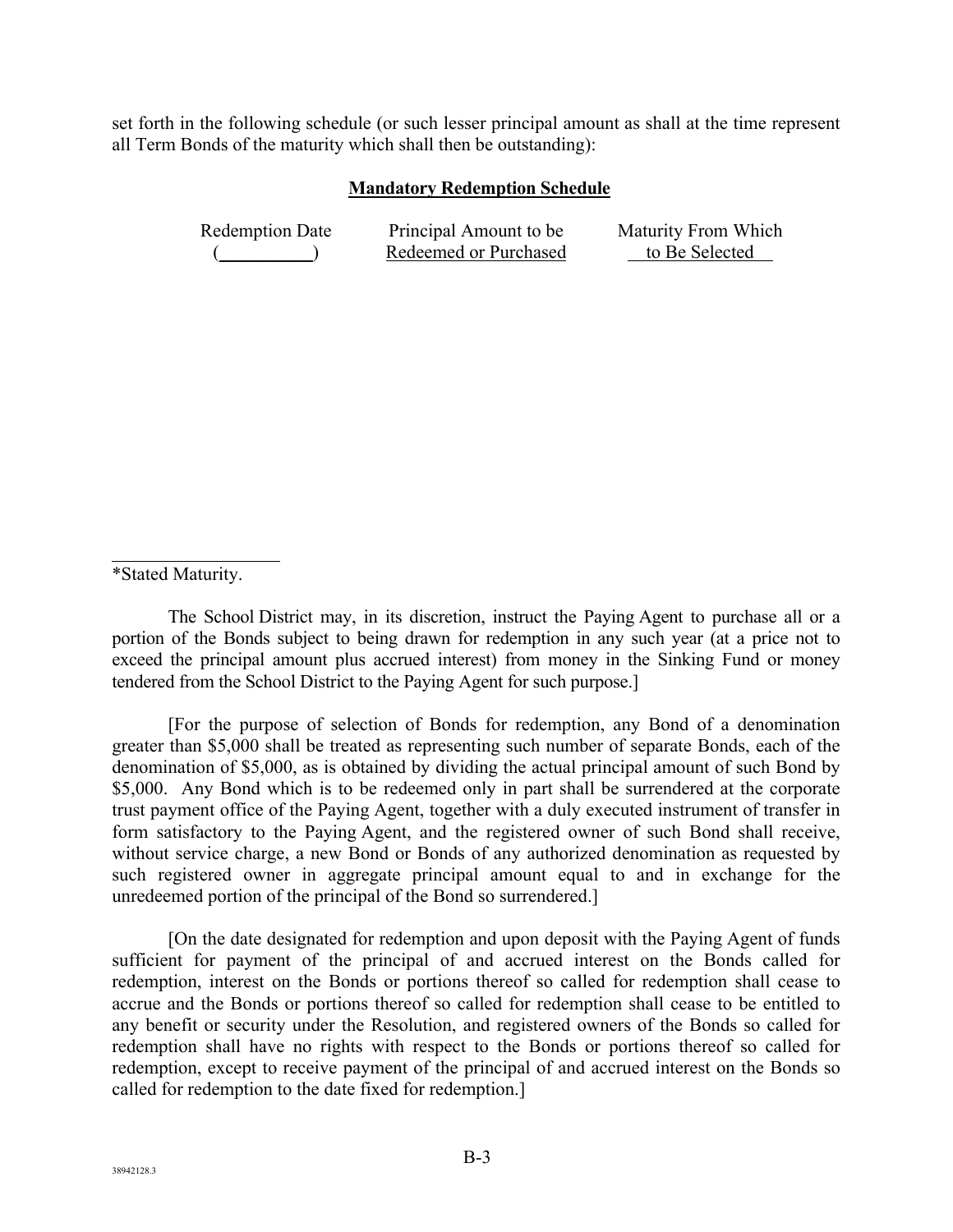[Notice of any redemption shall be given by first-class mail, postage prepaid, mailed by the Paying Agent not less than twenty (20) nor more than sixty (60) days before the redemption date to the registered owners of the Bonds at their addresses as they appear on the Bond register maintained by the Paying Agent. Such notice shall also be sent to The Depository Trust Company and the Municipal Securities Rulemaking Board's Electronic Municipal Market Access (**"EMMA"**) site. Such notice shall be given in the name of the School District, shall identify the Bonds to be redeemed (and, in the case of a partial redemption of any Bonds, the respective principal amounts thereof to be redeemed), shall specify the redemption date and the redemption price, and shall state that on the redemption date the Bonds called for redemption will be payable at the corporate trust payment office of the Paying Agent and that from the date of redemption interest will cease to accrue. The Paying Agent shall use "CUSIP" numbers (if then generally in use) in notices of redemption as a convenience to Bond owners, provided that any such notice shall state that no representation is made as to the correctness of such numbers either as printed on the Bonds or as contained in any notice of redemption and that reliance may be placed only on the identification numbers prefixed "R-" printed on the Bonds. Failure to mail any notice of redemption, or any defect therein, or in the mailing thereof, with respect to any Bond shall not affect the validity of any proceeding for the redemption of other Bonds so called for redemption.]

 [With respect to any optional redemption of the Bonds, if at the time of mailing such notice of redemption, the School District shall not have deposited with the Paying Agent monies sufficient to redeem all the Bonds called for redemption, such notice may state that it is conditional, that is, subject to the deposit of the redemption monies with the Paying Agent not later than the redemption date, and such notice shall be of no effect unless such monies are so deposited.]

 [The Bonds are transferable by the registered owners thereof, subject to payment of any required tax, fee or other governmental charge, upon presentation and surrender at the corporate trust payment office of the Paying Agent, together with a duly executed instrument of transfer in form satisfactory to the Paying Agent. The Paying Agent shall not be required: (i) to issue, transfer or exchange any of the Bonds during a period beginning at the close of business on the fifth  $(5<sup>th</sup>)$  day next preceding the day of selection of Bonds to be redeemed and ending at the close of business on the day on which such notice is given, or (ii) to transfer or exchange any Bond selected for redemption in whole or in part.]

 The School District and the Paying Agent may treat the person in whose name this Bond is registered on the Bond register maintained by the Paying Agent as the absolute owner of this Bond for all purposes and neither the School District nor the Paying Agent shall be affected by any notice to the contrary.

So long as the Bonds are issued in book-entry form, actual bond certificates are not available for distribution to the beneficial owners and the principal, redemption premium (if any), purchase price and interest on the Bonds are payable to Cede  $\&$  Co., as nominee of the Securities Depository. Transfer of principal, redemption premium (if any) and interest payments to participants of the Securities Depository is the responsibility of the Securities Depository;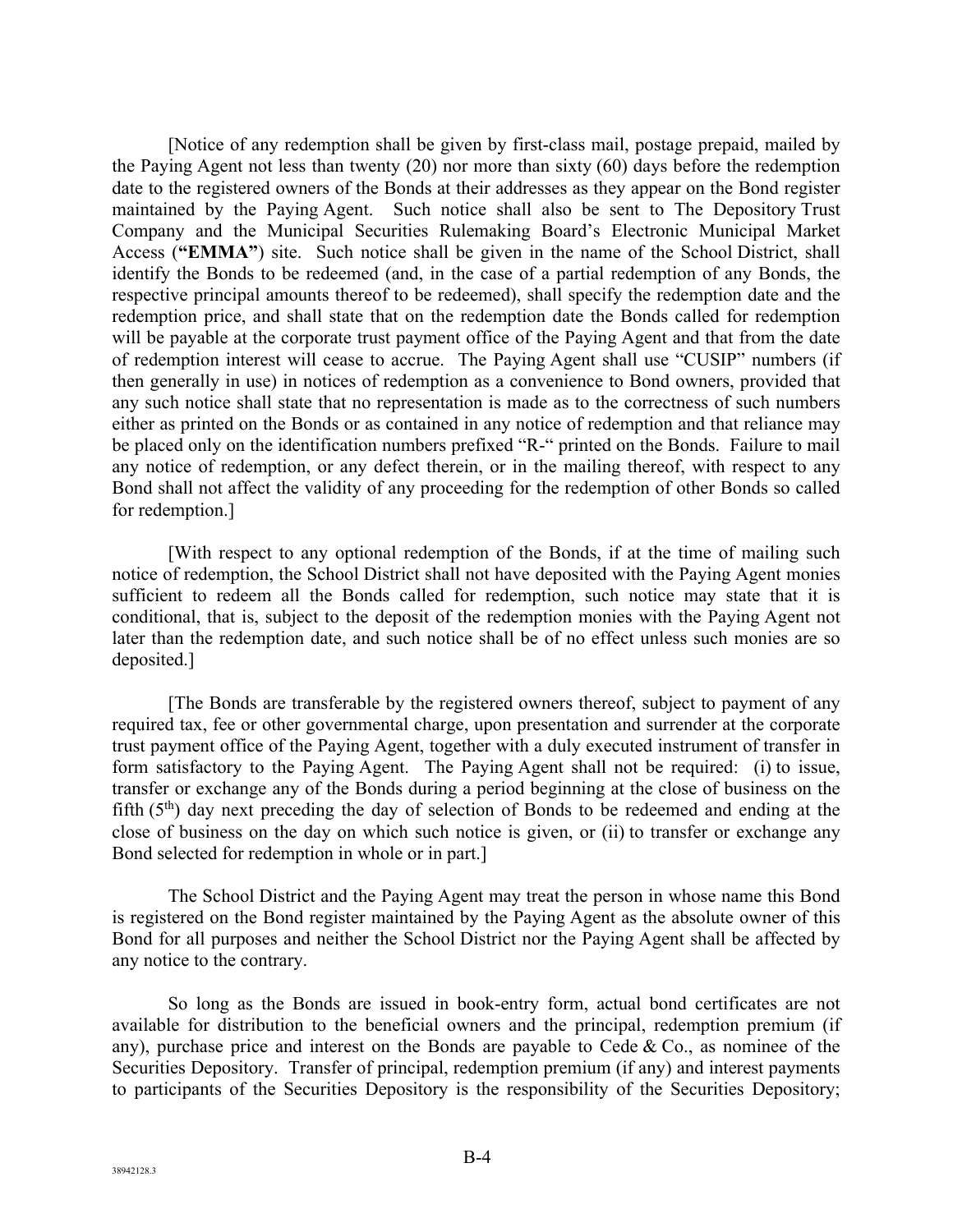transfers of principal, redemption premium (if any) and interest to beneficial owners of the Bonds by participants of the Securities Depository will be the responsibility of such participants and other nominees of beneficial owners. The School District and the Paying Agent are not responsible or liable for maintaining, supervising or reviewing the records maintained by the Securities Depository, its participants or persons acting through such participants. If the Bonds are no longer registered to a Securities Depository or its nominee, this Bond may be registered as transferred only upon the registration books kept for that purpose at the corporate trust payment office of the Paying Agent by the registered owner hereof in person, or by his or her attorney duly authorized in writing, upon presentation and surrender to the Paying Agent of this Bond duly endorsed for registration of transfer or accompanied by an assignment duly executed by the registered owner or his or her attorney duly authorized in writing, and thereupon a new registered certificate, in the same aggregate principal amount and of the same maturity shall be issued to the transferee in exchange therefor. In addition, if the Bonds are no longer registered to a Securities Depository, this Bond may be exchanged by the registered owner hereof or his or her duly authorized attorney upon presentation at the corporate trust payment office of the Paying Agent for an equal aggregate principal amount of Bonds of the same rate of interest and maturity and in any authorized denomination in the manner, subject to the conditions and upon payment of charges, if any, provided in the Resolution.

 No recourse shall be had for the payment of the principal of or interest on this Bond, or for any claim based hereon, against any member, officer or employee, past, present or future, of the School District or of any successor body, as such, either directly or through the School District or through any such successor body, under any constitutional provision, statute or rule of law, or by the enforcement of any assessment or by any legal or equitable proceeding or otherwise, and all such liability of such members, officers or employees is released as a condition of and as consideration for the execution and issuance of this Bond.

 Whenever the due date for payment of interest on or principal of this Bond shall be a Saturday, Sunday, a legal holiday or a day on which banking institutions in the jurisdiction in which the corporate trust payment office of the Paying Agent is located are authorized or directed by law or executive order to close (a **"Holiday"**), then the payment of such interest or principal need not be made on such date, but may be made on the succeeding day which is not a Holiday, with the same force and effect as if made on the due date for payment of principal or interest.

 It is hereby certified that the approval of the Department of Community and Economic Development of the Commonwealth of Pennsylvania for the School District to issue and deliver this Bond has been duly given pursuant to the Act; that all acts, conditions and things required by the laws of the Commonwealth of Pennsylvania to exist, to have happened or to have been performed, precedent to or in the issuance of this Bond or in the creation of the debt of which this Bond is evidence, exist, have happened and have been performed in regular and due form and manner as required by law; that this Bond, together with all other indebtedness of the School District, is within every debt and other limit prescribed by the Constitution and the statutes of the Commonwealth of Pennsylvania; that the School District has established a sinking fund for the Bonds and shall deposit therein amounts sufficient to pay the principal of and interest on the Bonds as the same shall become due and payable; and that for the prompt and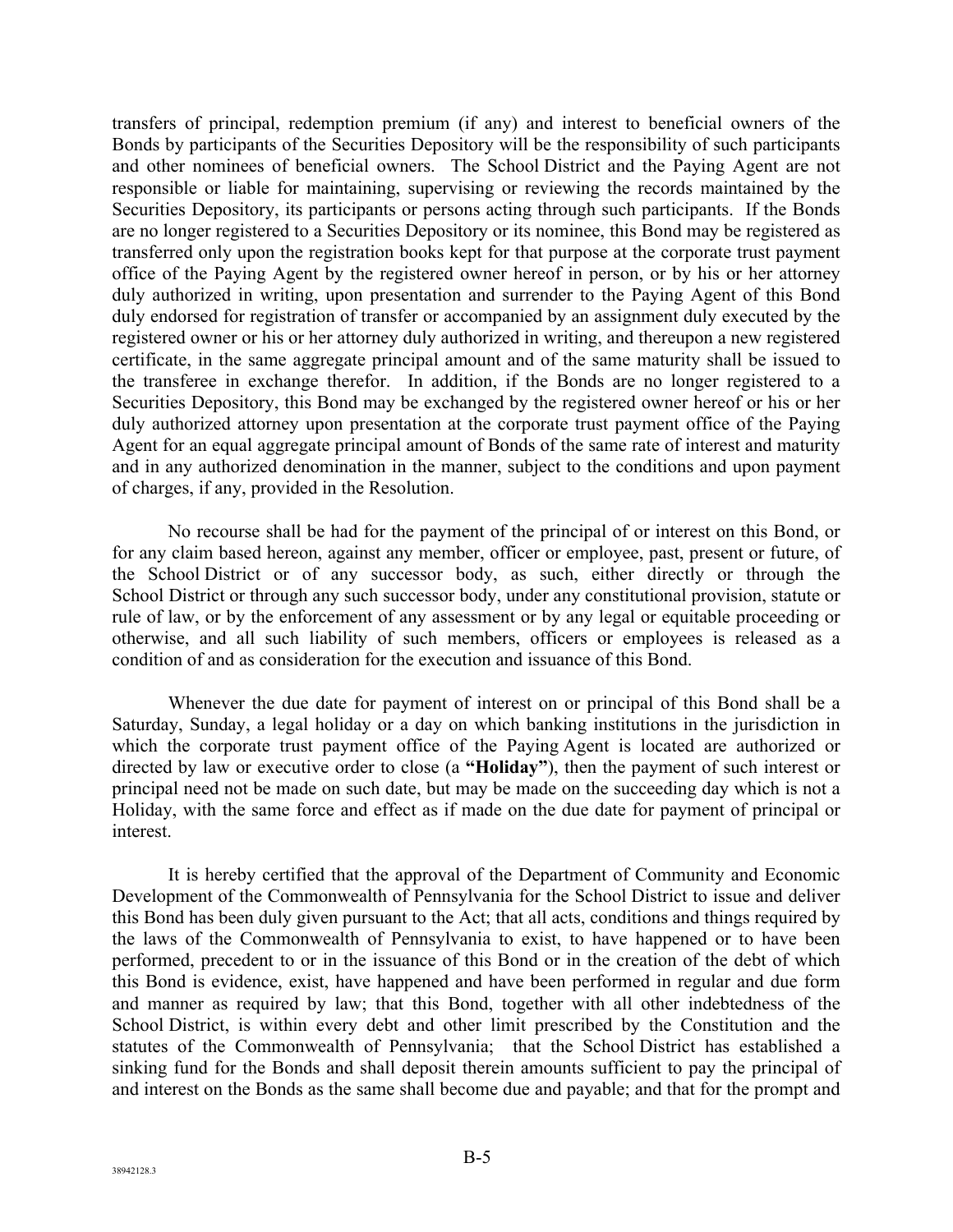full payment of all obligations of this Bond, the full faith, credit and taxing power of the School District are hereby irrevocably pledged.

 This Bond shall not be entitled to any benefit under the Resolution or be valid or become obligatory for any purpose until this Bond shall have been authenticated by the Paying Agent by execution of the certificate endorsed hereon.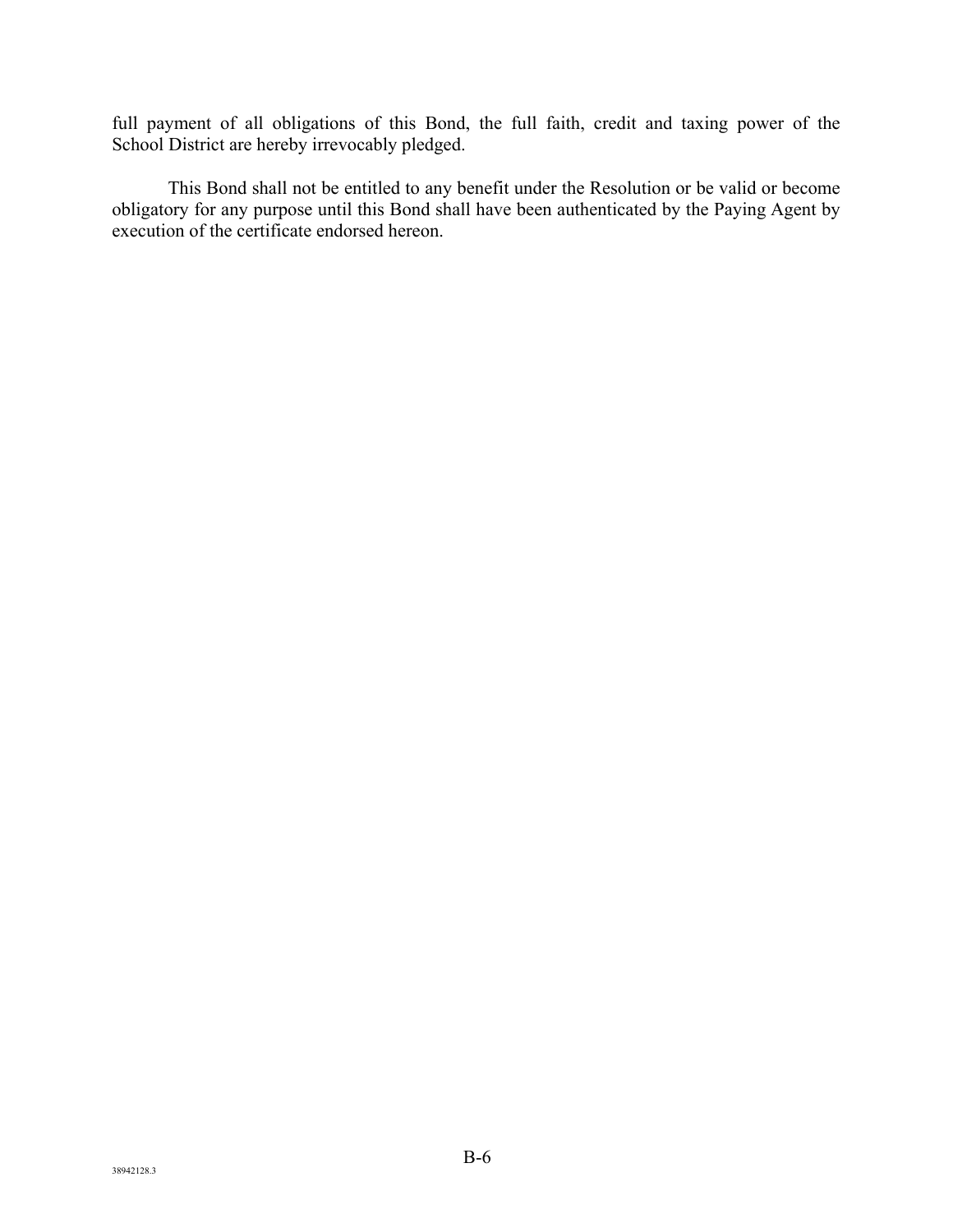IN WITNESS WHEREOF, the Tredyffrin-Easttown School District, Chester County, Pennsylvania has caused this Bond to be signed in its name and on its behalf by the manual signature of the President of its Board of School Directors and an impression of its corporate seal to be hereunto affixed, duly attested by the manual signature of the School District Secretary.

# TREDYFFRIN-EASTTOWN SCHOOL DISTRICT

By:

President, Board of School Directors

Attest:

School District Secretary

(SEAL)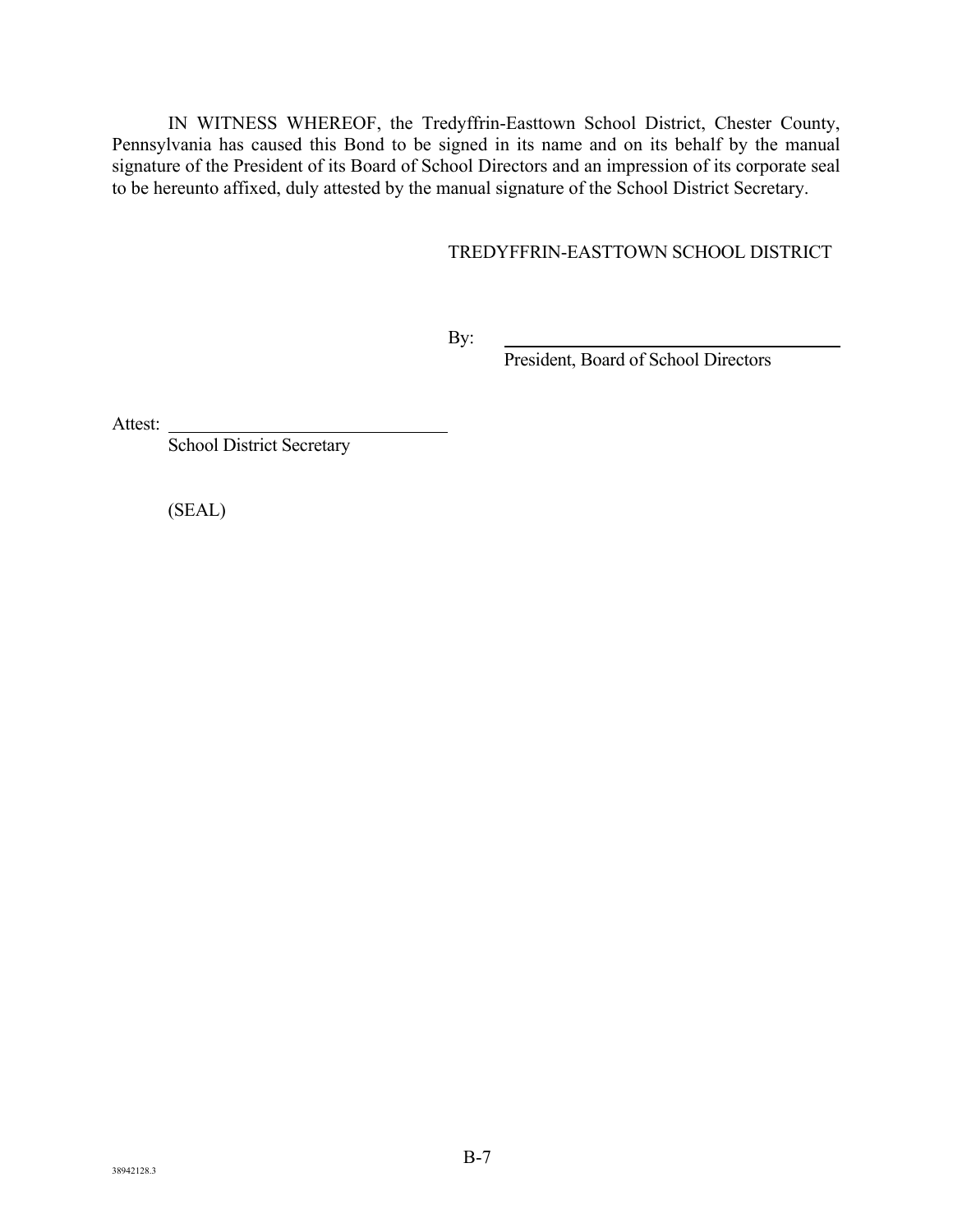# **AUTHENTICATION CERTIFICATE**

 This Bond is one of the Tredyffrin-Easttown School District General Obligation Bonds, Series A of 2021, described in the within mentioned Resolution.

Date of Authentication:

U.S. BANK NATIONAL ASSOCIATION, Paying Agent

By:

Authorized Representative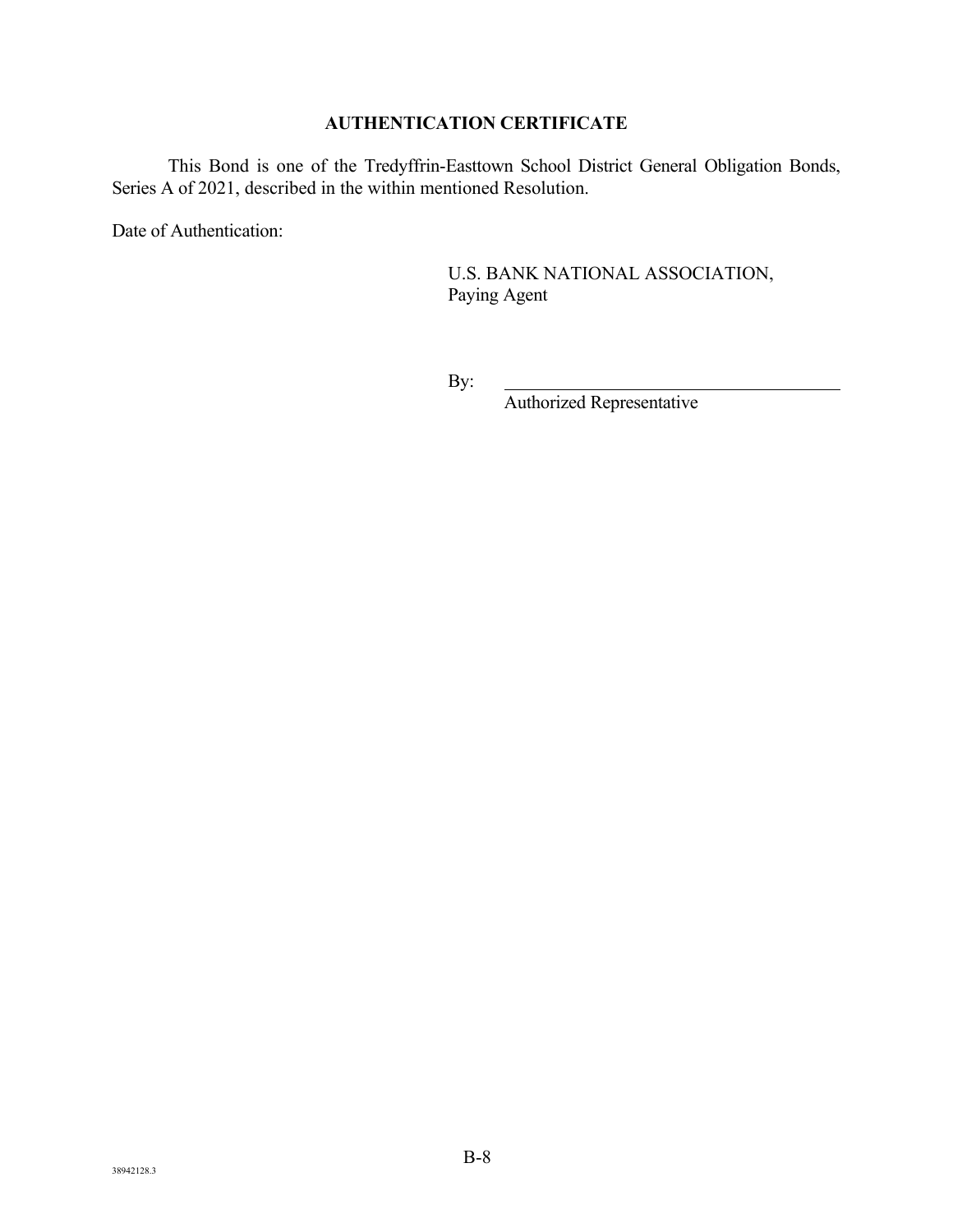# **STATEMENT OF INSURANCE**

[TO BE INSERTED IF INSURANCE IS PURCHASED]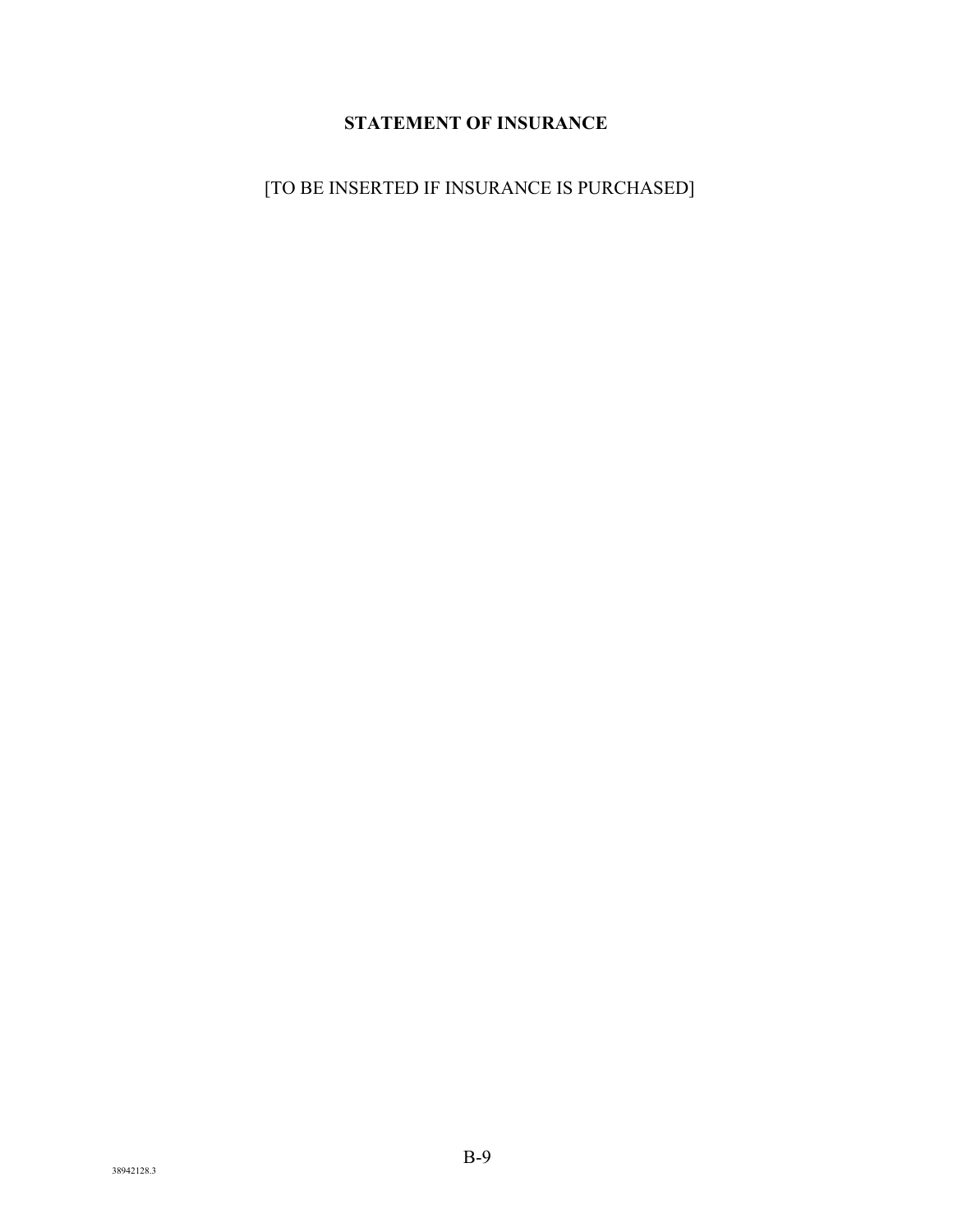## **ASSIGNMENT AND TRANSFER**

FOR VALUE RECEIVED, the undersigned hereby sells, assigns and transfers unto

PLEASE INSERT SOCIAL SECURITY OR EMPLOYER IDENTIFICATION NUMBER OF **ASSIGNEE** 

 $/$ 

the within Bond and all rights thereunder, and hereby irrevocably constitutes and appoints

\_\_\_\_\_\_\_\_\_\_\_\_\_\_\_\_\_\_\_\_\_\_\_\_\_\_\_\_\_\_\_\_\_\_\_\_\_\_\_\_\_\_\_\_\_\_\_\_\_\_\_\_\_\_\_\_ attorney to transfer said Bond on the books of the within named Paying Agent, with full power of substitution in the premises.

Dated:

Signature Guaranteed by:

NOTICE: Signature(s) must be guaranteed by NOTICE: The signature to this Assignment an eligible guarantor institution, an institution must correspond with the name as it appears which is a participant in a Securities Transfer upon the face of the within Bond in every Association recognized signature guaranteed particular, without alteration or enlargement program. **b** any change whatever.

(Authorized Signature)

**[END OF BOND FORM]**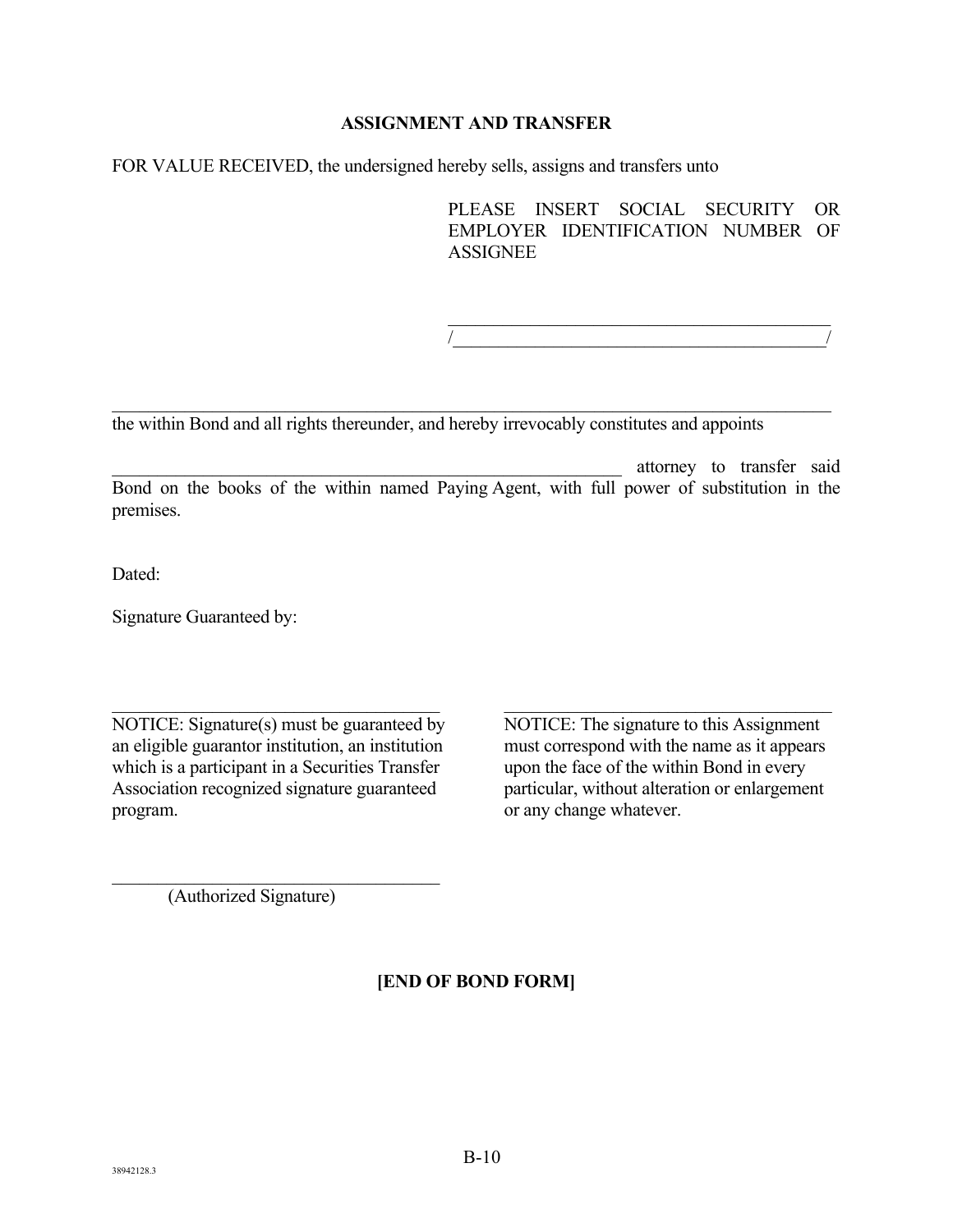# **EXHIBIT "C"**

# **WRAP AROUND DEBT SERVICE SCHEDULE**

| <b>TREDYFFRINIEAST TOWN SCHOOL DISTRICT</b><br><b>SUMMARY OF OUTSTANDING INDEBTEDNESS</b> |            |            |           |                |                       |                |                  |
|-------------------------------------------------------------------------------------------|------------|------------|-----------|----------------|-----------------------|----------------|------------------|
|                                                                                           |            |            |           |                |                       |                |                  |
| <b>Debt Service Requirements</b>                                                          |            |            | 4         |                | 6                     |                |                  |
|                                                                                           |            |            |           |                | <b>MAX PARAMETERS</b> |                |                  |
| Fiscal                                                                                    | G.O. Bonds | G.O. Bonds | G.O. Note | G.O. Bonds     | G.O. Bonds            | <b>Total</b>   | Year             |
| Year                                                                                      | Series of  | Series of  | Series of | Series of      | Series A of           | <b>Debt</b>    | <b>Over Year</b> |
| <b>Ended</b>                                                                              | 2016       |            | 2020      | 2021 (Taxable) | 2021                  | <b>Service</b> | % Change         |
|                                                                                           |            | 2019 [1]   |           |                |                       |                |                  |
| 6/30/2022                                                                                 | 1,978,200  | 1.178.794  | 2.407.010 | 375,557        | 945.417               | 6.884.977      |                  |
| 6/30/2023                                                                                 | 1,932,200  | 1.346.328  | 2.456.525 | 574.589        | 1.953.000             | 8,262,642      |                  |
| 6/30/2024                                                                                 | 4,380,600  | 1.346.178  |           | 574,319        | 1.950.250             | 8.251.347      |                  |
| 6/30/2025                                                                                 | 4,383,600  | 1.346.028  |           | 573,840        | 1.947.500             | 8.250.968      | (0.0%            |
| 6/30/2026                                                                                 |            | 1.345.878  |           | 3.432.940      | 2.184.750             | 6,963,568      | (15.6%)          |
| 6/30/2027                                                                                 |            | 1.345.728  |           | 3.378.750      | 2 223 800             | 6.948.277      | (0.2%)           |
| 6/30/2028                                                                                 |            | 1.345.578  |           | 3.318.804      | 2.269.825             | 6,934,206      | (0.2%)           |
| 6/30/2029                                                                                 |            | 1.395.455  |           | 3.268.258      | 2.247.275             | 6,910,988      | (0.3%)           |
| 6/30/2030                                                                                 |            | 1.414.025  |           | 3.251.124      | 2,229,725             | 6.894.874      | (0.2%)           |
| 6/30/2031                                                                                 |            | 2,517,000  |           | 2.145.251      | 2.211.900             | 6,874,151      | (0.3% )          |
| 6/30/2032                                                                                 |            | 2.518.000  |           | 2.149.186      | 2.188.800             | 6,855,986      | (0.3%)           |
| 6/30/2033                                                                                 |            | 2.521.000  |           | 2.145.198      | 2.170.700             | 6,836,898      | (0.3%)           |
| 6/30/2034                                                                                 |            | 2,520,750  |           | 2.148.316      | 2.147.325             | 6,816,391      | (0.3%)           |
| 6/30/2035                                                                                 |            | 2,517,250  |           | 2.148.213      | 2.133,950             | 6,799,413      | (0.2%)           |
| 6/30/2036                                                                                 |            | 4.670.500  |           |                | 2.110.025             | 6.780.525      | (0.3% )          |
| 6/30/2037                                                                                 |            | 4.667.500  |           |                | 2.086.100             | 6.753.600      | (0.4%            |
| 6/30/2038                                                                                 |            | 4,665,500  |           |                | 2.072.175             | 6.737.675      | (0.2%)           |
| 6/30/2039                                                                                 |            | 4.669.000  |           |                | 2.052.700             | 6.721,700      | (0.2%)           |
| 6/30/2040                                                                                 |            | 4.667.250  |           |                | 2.037.950             | 6.705.200      | (0.2%)           |
| 6/30/2041                                                                                 |            |            |           |                | 6,882,650             | 6.882.650      | 2.6%             |
| 6/30/2042                                                                                 |            |            |           |                | 6.714.500             | 6.714,500      | (2.4%)           |
| 6/30/2043                                                                                 |            |            |           |                | 6.550.475             | 6,559,475      | (2.3%)           |
| 6/30/2044                                                                                 |            |            |           |                | 6.461.475             | 6,461,475      | (1.5%)           |
| 6/30/2045                                                                                 |            |            |           |                | 6,366,925             | 6.366.925      | (1.5%)           |
| <b>TOTAL</b>                                                                              | 12,674,600 | 47.997.739 | 4,863,535 | 29.484.342     | 72.148.192            | 167.168.408    |                  |

| Principal <sup>141</sup> : | 11.330.000   | 26,905,000 | 4.770.000 | 24.935.000 | 35,000,000 |  |
|----------------------------|--------------|------------|-----------|------------|------------|--|
| <b>PE%:</b>                | $0.00\%$     | 0.00%      | $0.00\%$  | $0.00\%$   | 0.00%      |  |
| PE% Status:                | Est          | Est        | Est       | Est        | Est        |  |
| CARF%:                     | 18.28%       | 18.28%     | 18.28%    | 18.28%     | 18.28%     |  |
| Call Date:                 | Non-Callable | 2/15/2027  | Any time  | 2/15/2029  | TBD        |  |

Purpose: Adv Ref 2010 New Money Cur Ref 2010 Adv Ref 2015 New Money

 $^{111}$  Net of capitalized interest. Assumes \$164,350 in 2020-21 and \$167,684 in 2021-22<br> $^{121}$  Outstanding as of February 22, 2021